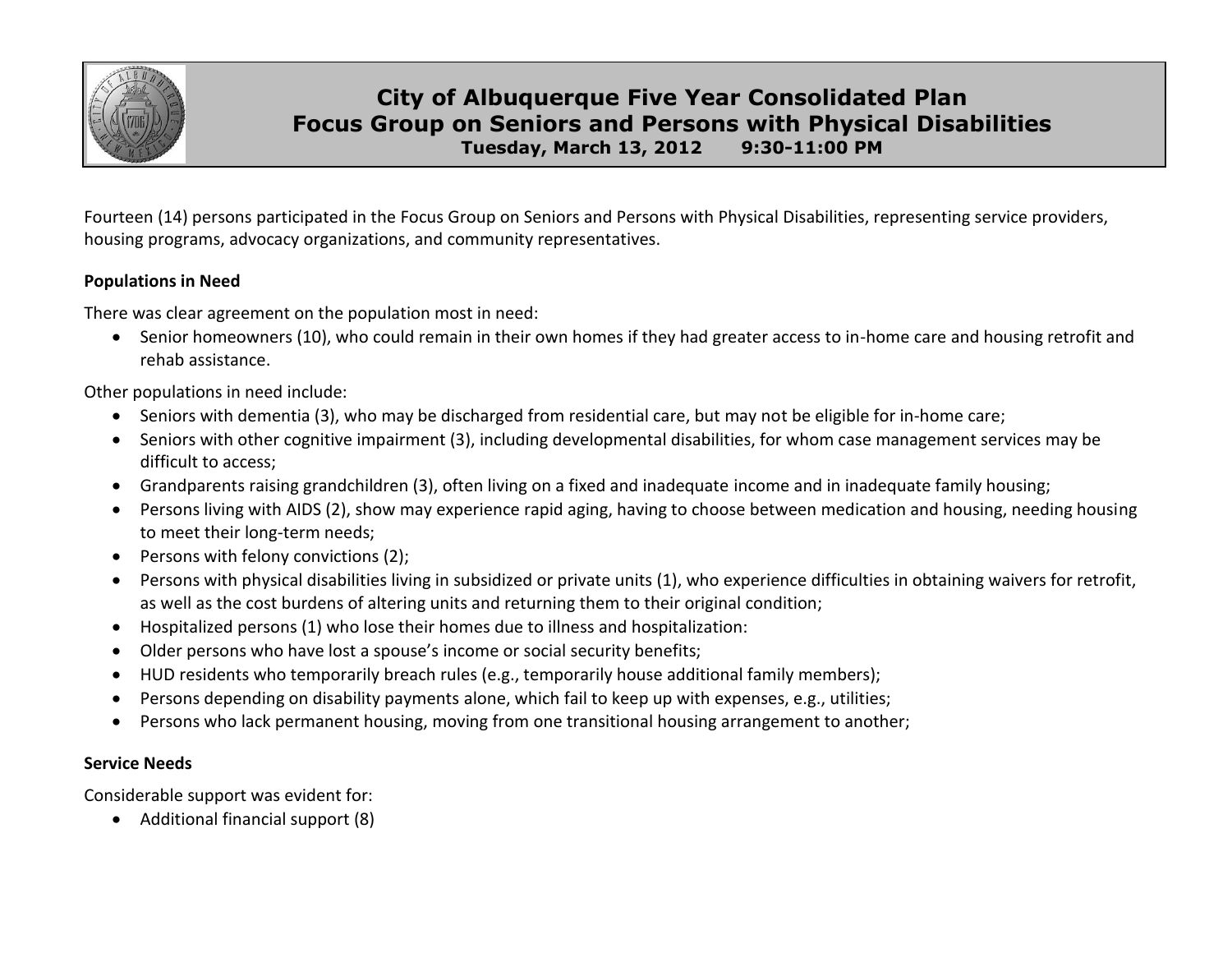Other priority needs included:

- Assistance with co-pays for medications (4);
- A web-based, central repository of quality, updated resources (4), such as [www.mycommunitynm.org](http://www.mycommunitynm.org/)
	- o Regular self-updating by listed organizations;
	- o Regular promotion via email and gatherings;
	- o Searchability is the key.

## Also:

- Coordination of services, esp. between City and County
- More open hours for Senior Center computer labs;
- Nutritional education for seniors;
- Expanded access to food programs (City working with State food programs);
- Dental care for seniors:
- Opportunities for seniors to give back to the community.

## **Physical Factors in Housing and Community Development**

The single most important factor identified was

Access to public transportation or agency van (8)

Other physical/environmental factors include:

- Accessible units for renters in public, subsidized and private units (3);
- $\bullet$  Gardens (1);
- Walking trails/open spaces (1);
- Appropriate assisted devices and broadened definition of service animals, allowed to reside in the units;
- Crosswalks for busy streets;

### **Fair Housing – Not Available**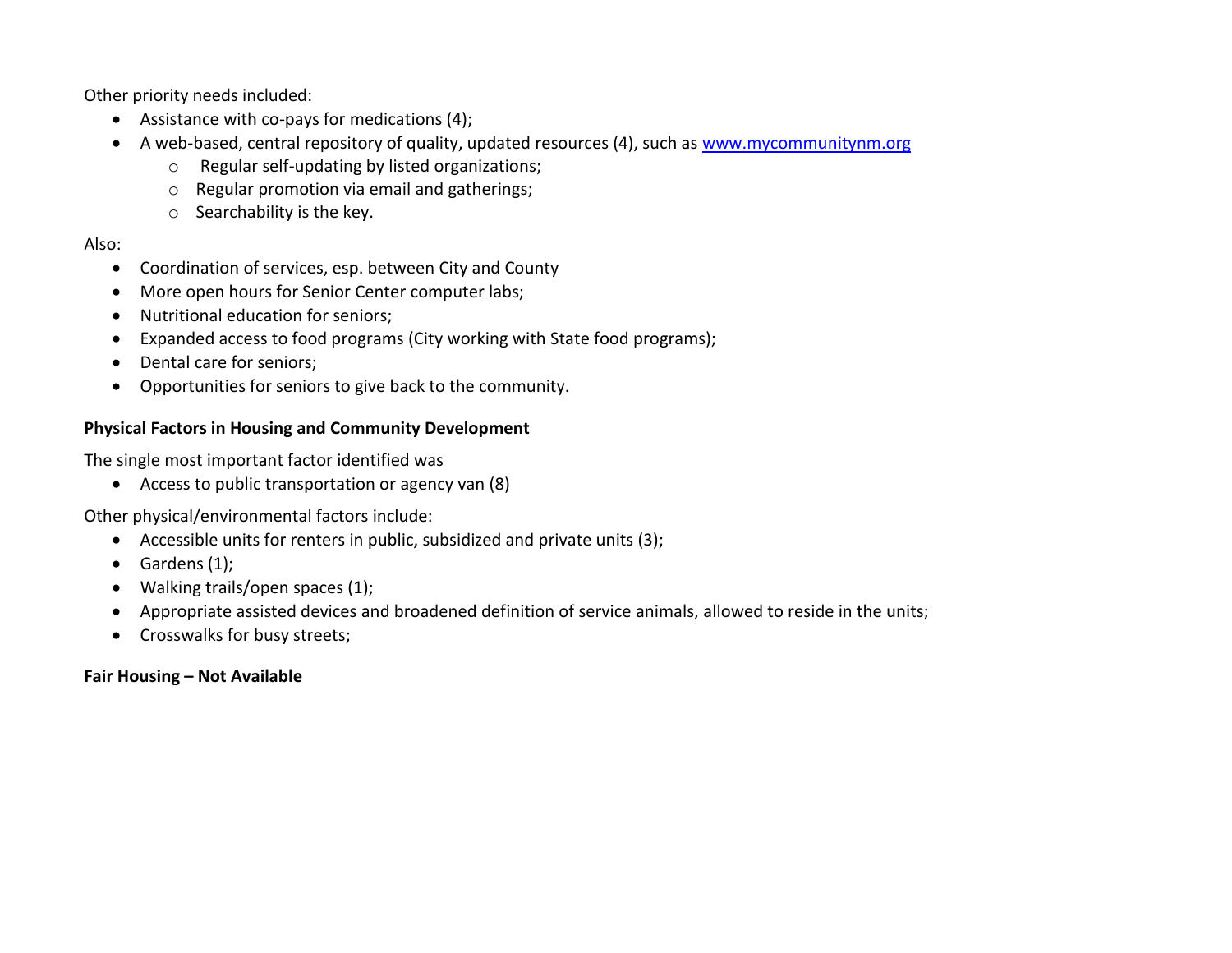### **SENIORS/PHYSICAL DISABILTIES FOCUS GROUP PARTICIPANTS**

| Name                            | Organization                                 | <b>Title</b>                        | <b>Email</b>               | Phone        |
|---------------------------------|----------------------------------------------|-------------------------------------|----------------------------|--------------|
| Kathleen Tijerina Gray          | ABQ ACT                                      | Senior Representative               | <b>NA</b>                  | 505-384-8170 |
| Nina Freer                      | HELP-NM                                      | <b>Housing Specialist Assistant</b> | nfreer@helpnm.com          | 505-766-4926 |
| <b>Rick Padilla Burton</b>      | <b>HELP-NM</b>                               | Case Manager-Supportive<br>Housing  | Rick@helpnm.com            | 505-550-6403 |
| Nancy Bryant                    | LaResolana Apartments                        | <b>Resident Service Coordinator</b> | nancyb1330@aol.com         | 505-400-9576 |
| Jessica Molzen                  | <b>NM AIDS Services</b>                      | Development Director                | jmolzen@nmas.net           | 505-938-7120 |
| <b>Gary Williams</b>            | NM Office of African American Affairs        | <b>Deputy Director</b>              | garyd.williams@state.nm.us | 505-222-9443 |
| Cecilia Webb                    | NM Office of African American Affairs        |                                     |                            |              |
| Paul Lanier                     | NM Coalition to End Homelessness             | <b>Homeless Advocate</b>            | jpaullanier@gmail.com      | 505-907-9989 |
| Krista Kelley                   | NM Collaboration to End Hunger               | <b>Executive Director</b>           | kkelley@endnmhunger.org    | 505-681-4813 |
| Ginger Lawlor                   | Partnership in Parenting                     | Case Worker                         | Vlawlor@mchforhope.org     | 505-382-5036 |
| Lucrecia R. Jaramillo           | Senior Citizens' Law Office                  | Attorney                            | ljaramillo@sclonm.org      | 505/265-2300 |
| <b>Deacon Santos</b><br>Abeytas | St. Vincent de Paul Society                  | <b>Spiritual Advisor</b>            | abeytasganzo@comcast.net   | 505-877-2026 |
| Lisa Chavez                     | <b>UNMH SE Heights Clinic</b>                |                                     | maechavez@salud.unm.edu    | 505-272-5816 |
| Clarissa Nault                  | <b>YDI Head Start</b>                        | <b>Center Specialist</b>            | cnault@ydinm.org           | 505-232-0086 |
| <b>Tess Mirabel</b>             | <b>YES Housing</b>                           | <b>Project Director</b>             | TMirabal@yeshousing.org    |              |
| Patsy Silva                     | <b>YES Housing</b>                           | Service Coordinator                 | psilva@yeshousing.org      | 505-659-0907 |
| <b>CITY REPRESENTATIVES</b>     |                                              |                                     |                            |              |
| Danny Placencio                 | ABQ Area Agency on Aging                     | Manager                             | dplacencio@cabq.gov        | 505-924-3642 |
| Michelle Werley                 | ABQ Area Agency on Aging                     | Program Specialist                  | mwerley@cabq.gov           | 505-924-3693 |
| Valerie Bargas                  | ABQ Office of Neighborhood<br>Revitalization |                                     | vbargas@cabq.gov           | 505-767-5825 |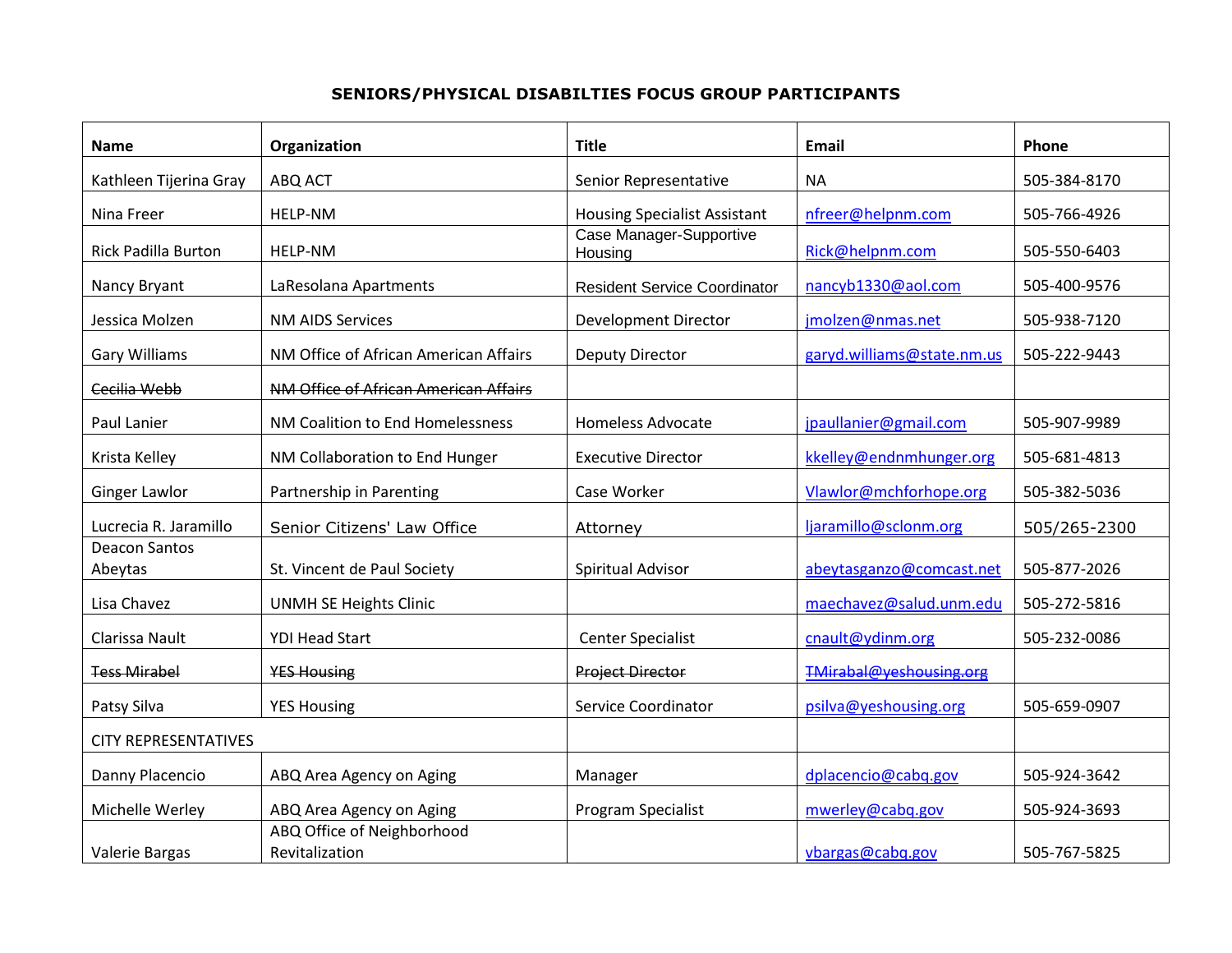|              | ABQ Office of Neighborhood         |                    |                   |                |
|--------------|------------------------------------|--------------------|-------------------|----------------|
| Marie Chavez | Revitalization                     | Rehab Manager      | mtchavez@cabg.gov | 505-767-5831   |
| Doug Chaplin | ABQ Community Development Division | Manager            | dchaplin@cabq.gov | (505) 768-2745 |
| Thea Guerin  | ABQ Community Development Division | Program Specialist | tguerin@cabq.gov  | (505) 768-2758 |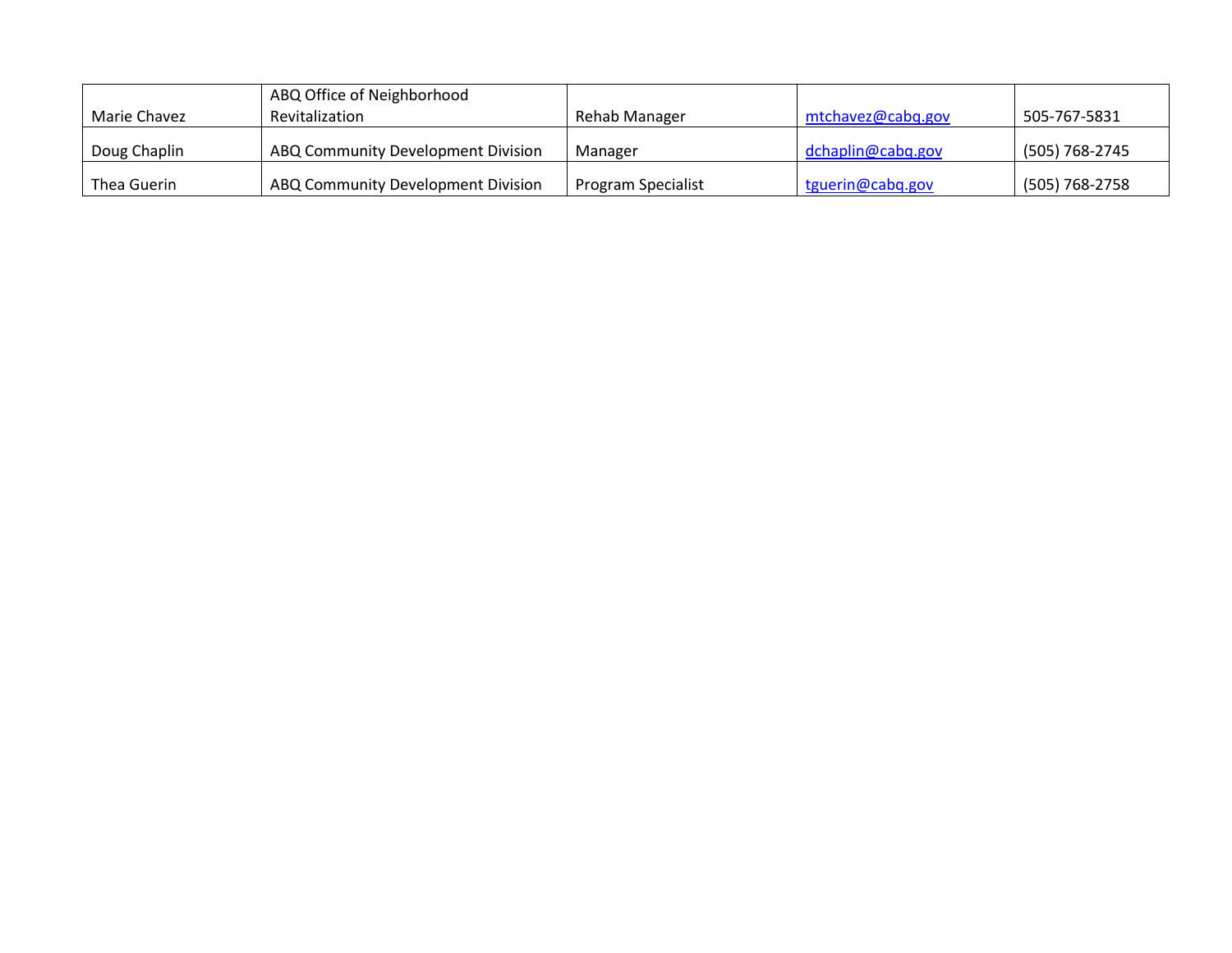

# **City of Albuquerque Five Year Consolidated Plan Focus Group on Persons with Behavioral Health & Substance Abuse Issues Tuesday, March 13, 2012 1:00-2:30 PM**

Fifteen (15) persons participated in the Focus Group on persons with behavioral health and substance abuse issues, representing service providers, advocacy organizations, and a funds administrative organization for behavioral health.

### **Populations in Need**

The populations deemed most in need were:

- Persons transitioning from criminal justice institutions or in-patient treatment facilities (11), who have particular difficulty accessing housing;
- Persons with dual diagnoses involving behavioral health and substance abuse (11);
- Persons with a history of homelessness (10) who also
	- o Have severe and persistent mental illness;
	- o Require access to medical services;
	- o Have felony convictions;
	- o Have histories of eviction or bad credit;
	- o Are low-income

Other populations in need include:

- Parents with behavioral health disabilities, who are unable to work (6);
- Persons experiencing trauma from domestic violence, sexual violence, street violence (2)
- Recently homeless, first-timers, or homeless for a short duration (1)

# **Service Needs**

Considerable support was evident for a comprehensive "package" of reintegration services (12), which include:

- **•** Transitional housing;
- Reintegration skills and supports;
- Diagnosis and service planning;
- Addition therapy;
- Medical management;
- Peer mentorship;
- Daily living skills;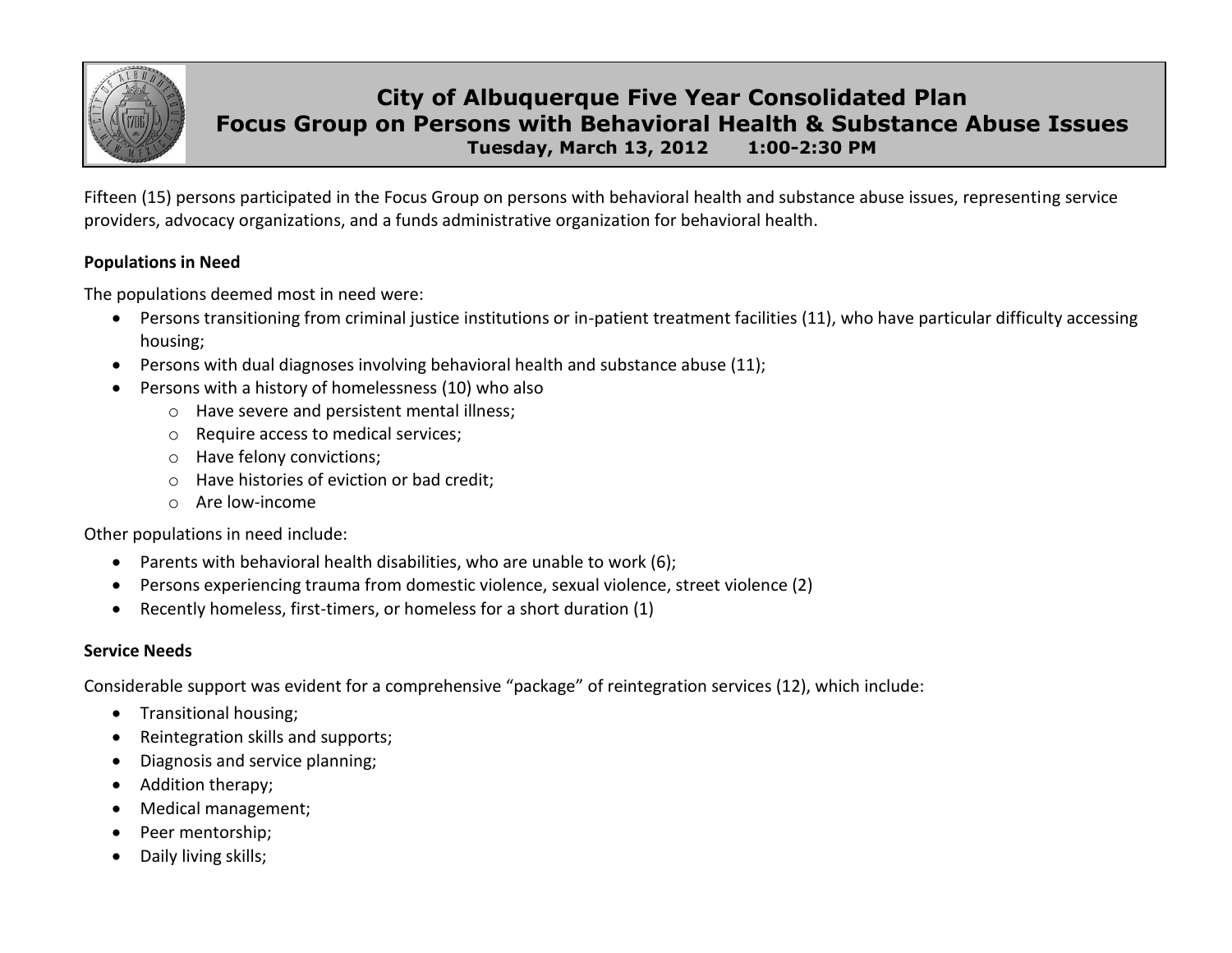- Financial literacy;
- Tenant/landlord responsibilities;
- Case management that can follow-up on referrals;
- Services that are available as long as needed:
- All in the context of a **coordinated**, unfragmented behavioral health system.

Other needs identified include:

- More options for substance abuse treatment beyond detox (9);
- Assistance with deposits and utilities (7);
- Project-based Section 8 vouchers with supportive services for special needs populations (5);
- Public transportation, including extended hours for bus service (5);
- Filling in service gaps (2)
- More Assertive Community Treatment programs (2);
- Units reserved for on-site, resident case-managers (1);
- Consumer input on programs.

# **Physical Factors in Housing and Community Development**

The most important factors identified were:

- Energy efficiency (8); and
- Proximity to a sheltered bus stop, with buses that stopped more than once a day (7).

Other factors include:

- Mixed-used communities(4);
- Capital Improvement Program incentives for private landlords (4)
- $\bullet$  Pet-friendly; dog park (3)
- Secure: gated, street lighting (3)
- Close to grocery stores (2)
- $\bullet$  Greenery (1)
- Code enforcement (1)
- Walking distance to jobs (see mixed-use communities, above) (1)

# **Fair Housing**

*Issues:*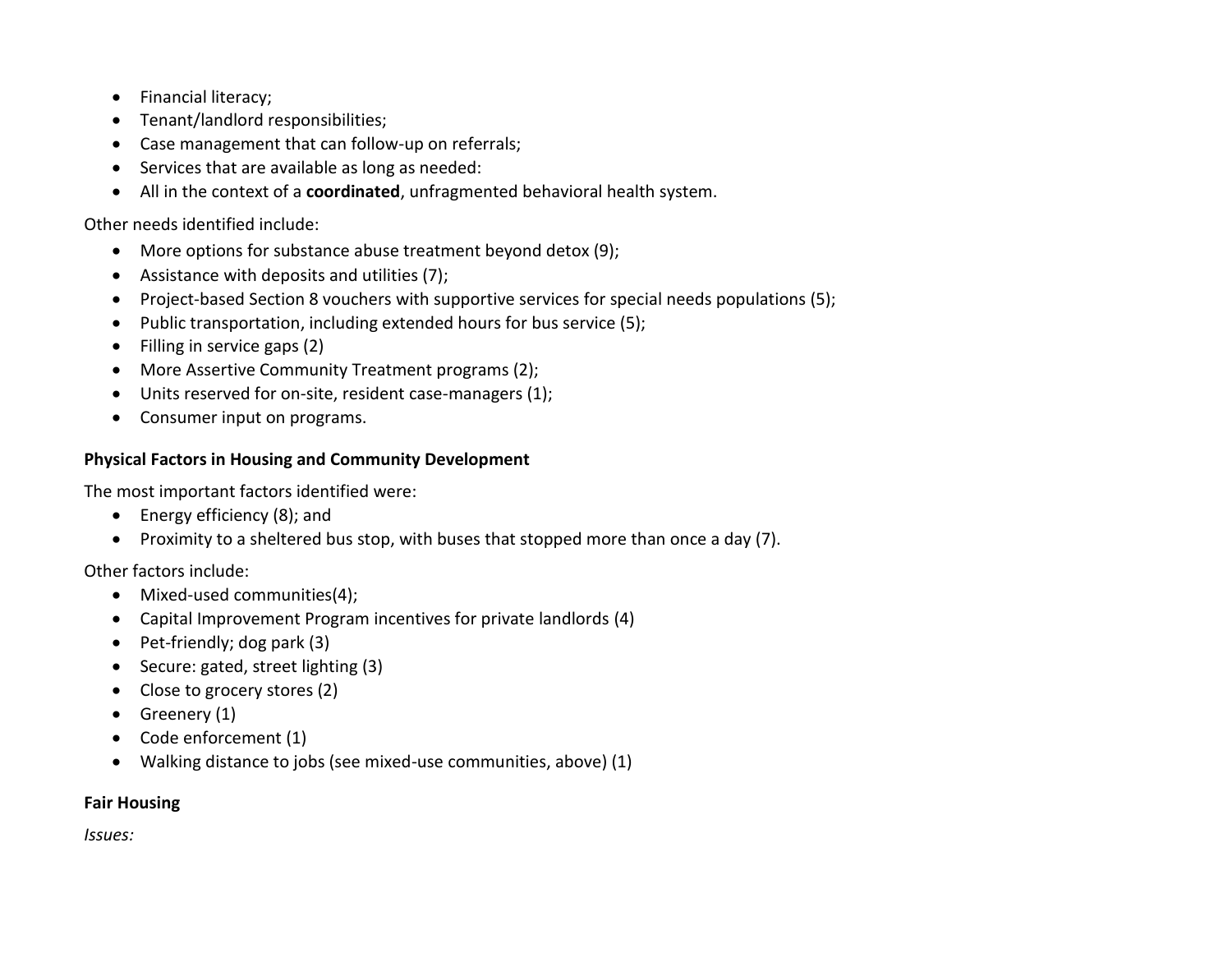- Criminal history
- Homelessness
- Bad credit reports
- Nuisance complaints
- Domestic violence
- Perceived behavioral health problems

# *Actions:*

- Review City policies that that may discourage landlords from renting to populations in need, including the City's nuisance abatement and crime free properties programs;
- City provide on-going, perpetual fair housing training to private sector landlords, property managers, and staff;
- City assistance and coordination in increasing public awareness of this population's challenges, available services, and positive outcomes.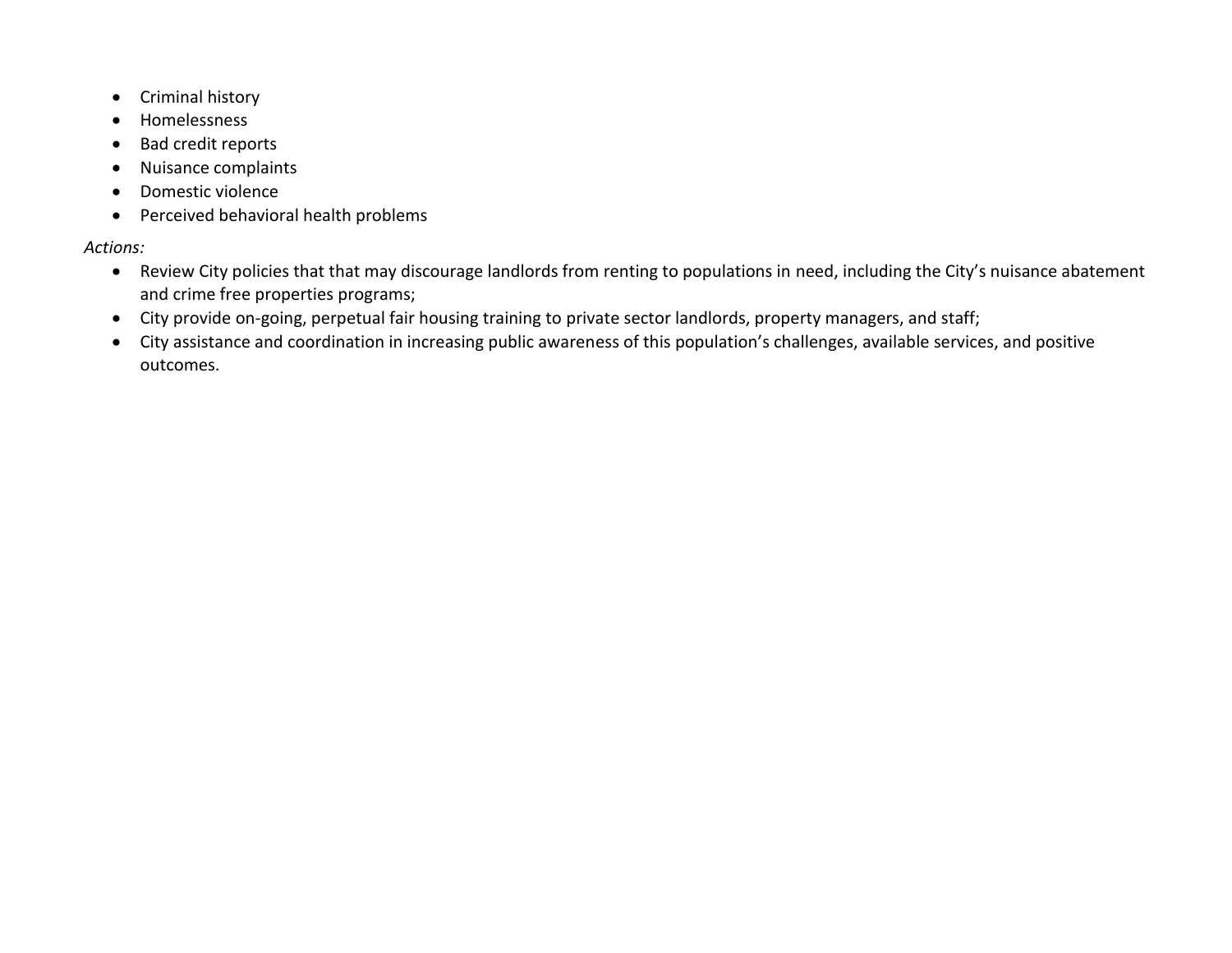#### **BEHAVIORAL HEALTH FOCUS GROUP PARTICIPANTS**

| <b>Name</b>                 | Organization                                                | <b>Title</b>                        | <b>Email</b>                    | Phone                 |
|-----------------------------|-------------------------------------------------------------|-------------------------------------|---------------------------------|-----------------------|
|                             | ABQ Health Care for the                                     | <b>Behavioral Health and Social</b> |                                 |                       |
| <b>Terri Ellis</b>          | Homeless                                                    | Services Director                   | TerriEllis@abqhch.org           | (505) 767-1126        |
| <b>KC Quirk</b>             | <b>Crossroads for Women</b>                                 | <b>Executive Director</b>           | exec.dir@crossroadsabq.org      | (505) 242-1010        |
| Nina Freer                  | <b>HELP-NM</b>                                              | <b>VISTA</b>                        | nfreer@helpnm.com               | 505-766-4926          |
| Jerry Ortero                | <b>HELP-NM</b>                                              | <b>Family Services Director</b>     | jerryotero@helpnm.com           | 505-766-4931          |
| <b>Rick Padilla Burton</b>  | HELP-NM                                                     | Case Manager-Supportive<br>Housing  | Rick@helpnm.com                 | 505-550-6403          |
| Jessica Molzen              | <b>NM AIDS Services</b>                                     | <b>Executive Director</b>           | jmolzen@nmas.net                | 505-938-7120          |
| Lisa Huval                  | NM Coalition to End<br>Homelessness                         | Policy Director                     | Lisa-H@nmceh.org                | (505) 217-9570        |
| <b>Richard Chavez</b>       | OptumHealth NM                                              | Director of Housing &<br>Employment | richard.g.chavez@optum.com      | (505) 428-6592        |
| Jeff Hunt                   | Oxford House                                                | <b>Outreach Coordinator</b>         | jeff.hunt@oxfordhouse.org       | 918-813-9330          |
| <b>Trac Purlee</b>          | Oxford House                                                |                                     |                                 |                       |
| Rebecca James               | Partnership in Parenting                                    | Caseworker                          | rjames@mchforhope.org           | 505-359-9895          |
| Ginger Lawlor               | Partnership in Parenting                                    | Caseworker                          | vlawlor@mchforhope.org          | 505-382-5036          |
| Dina Maayan                 | <b>PB&amp;J Family Services</b>                             | Development<br>Director/Counselor   | dina@pbjfamilyservices.org      | (505) 877-7060 x 1154 |
| Chuck Ciriello              | St. Martin's Hospitality Center                             | <b>Housing Program Manager</b>      | cciriello@smhc-nm.org           | (505) 242-4399 x 238  |
| John Ames                   | Supportive Housing Coalition of<br><b>New Mexico</b>        | Director of Community Housing       | james@thehousingcoalition.org   | 505-255-3643 x 104    |
| David Klimut                | <b>Supportive Housing Coalition of</b><br><b>New Mexico</b> | <b>Executive Director</b>           | dklimut@thehousingcoalition.org | 505-255-3643 x 102    |
| Patsy Silva                 | <b>YES Housing</b>                                          | Service Coordinator                 |                                 | 505-659-0907          |
| <b>CITY REPRESENTATIVES</b> |                                                             |                                     |                                 |                       |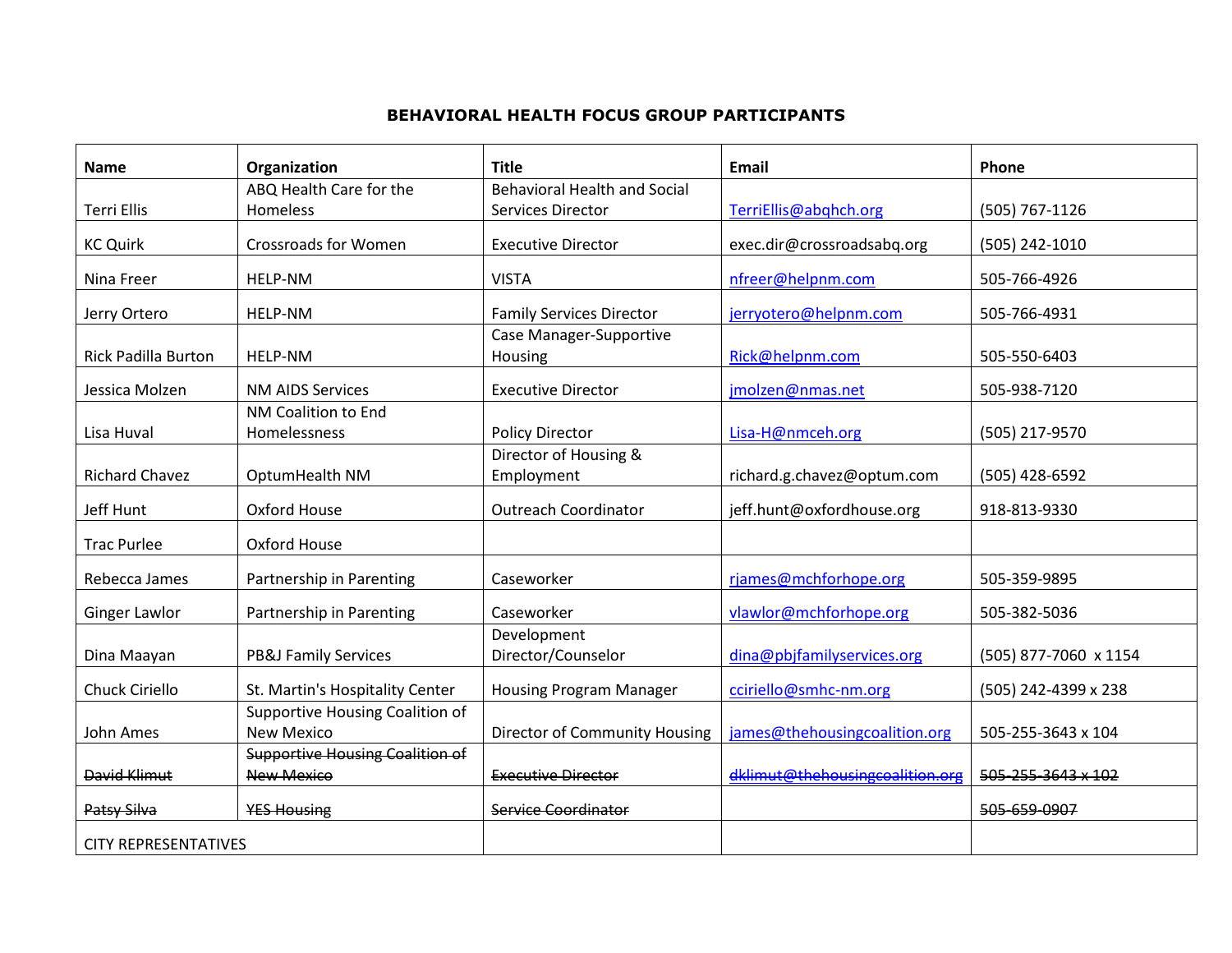| Ellen Graden      | City of Albuquerque       | <b>Program Specialist</b> | ebraden@cabq.gov   | 505-768-2788   |
|-------------------|---------------------------|---------------------------|--------------------|----------------|
| Agripina Neubauer | City of Albuquerque       | <b>Program Specialist</b> | aneubauer@cabq.org | 505-768-2781   |
|                   | ABQ Community Development |                           |                    |                |
| Doug Chaplin      | <b>Division</b>           | Manager                   | dchaplin@cabq.gov  | (505) 768-2745 |
|                   | ABQ Community Development |                           |                    |                |
| Thea Guerin       | Division                  | Program Specialist        | tguerin@cabq.gov   | (505) 768-2758 |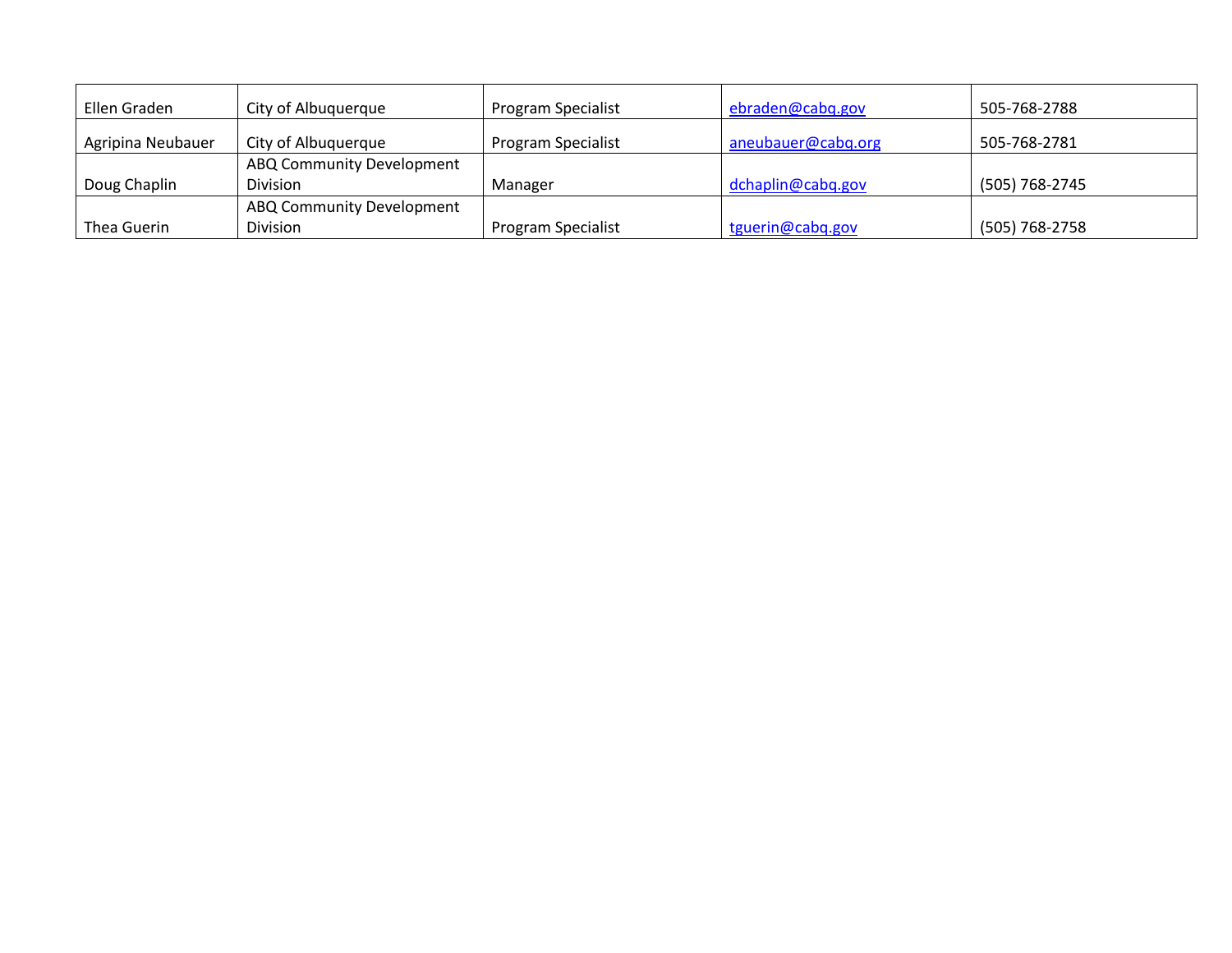

# **City of Albuquerque Five Year Consolidated Plan Focus Group on Asian Americans Wednesday, March 14, 2012 9:30-11:00 AM**

Two (2) members of local organizations representing the diverse Asian-American population of Albuquerque were in attendance, with additional input from the City's representative on [Juanita's title?].

#### **Populations in Need**

The two populations deemed most in need of services were:

- First generation immigrants, who face barriers relating to:
	- o Language (the two largest language groups are Mandarin Chinese and Vietnamese);
	- o Accessing health care;
	- o Legal issues;
	- o Recruiting brides via the internet.
- Families, who face barriers relating to:
	- o Lack of understanding of cultural differences;
	- o Lack of understanding on how to access and maneuver within institutional systems;
	- o Children serving as translators for adults.

Other populations in need include:

- Older Asian Americans, who have difficulties (in part due to language) accessing in-home care and care facilities, among other services;
- Victims of domestic violence, who experience isolation, potential evictions;
- Veterans, who may or may not have citizenship, are disabled, or low-income;
- Undocumented immigrants.

### **Service Needs**

The most critical needs identified were:

- Information on how to identify and access services, housing and economic opportunities; for example, free, culturally appropriate workshops, with interpretation/translation as needed, with topics on;
	- o Know your rights
	- o Advocacy skills
	- o Computer literacy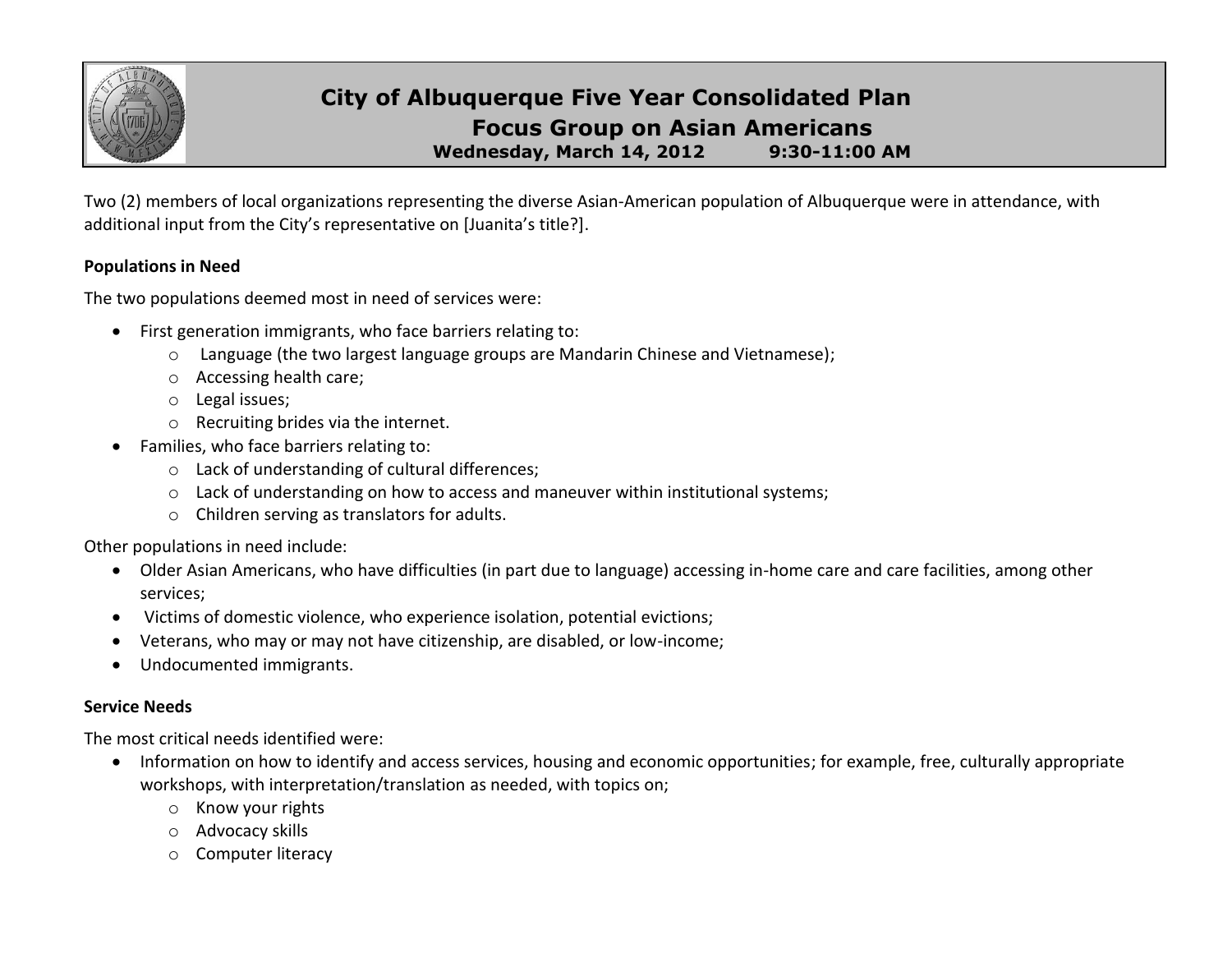- o How to access housing and economic opportunities
- Training for staff at housing authorities, service providers, health care facilities, etc., on how to provide culturally appropriate services to Asian American populations, including legal requirements for providing translation services
- Language and Cultural Training and Awareness on the part of service providers
- Grants and low interest loans for housing and businesses

Other needs include:

- A readily accessible pool of translators, interpreters and cultural brokers; the group noted that knowing the language is not sufficient without also knowing the cultural context(s).
- "New to America" resources guides and brochures

## **Physical Factors in Housing and Community Development**

The most important physical factors to consider are:

- Proximity to playgrounds;
- Proximity to schools;
- Low-crime locations, with garbage and street clean-up;
- Housing with common spaces: a courtyard, garden or common room;
- Sculpture and artwork;
- An Asian American Cultural Center in the neighborhood

# **Fair Housing**

*Issues:*

- Asian stereotypes, both positive (Japanese are quiet and neat) and negative (Muslims are terrorists);
- Language barriers;
- Lack of knowledge of rights and systems.

### *Actions:*

- Information/training for landlords and tenants, including brochures, resource directories;
- Public Service Announcements on radio and TV in Asian languages;
- Outreach through faith-based organizations, community centers and schools;
- Enforce laws, rules and regulations; hold landlords accountable;
- Site visits to housing and agency offices.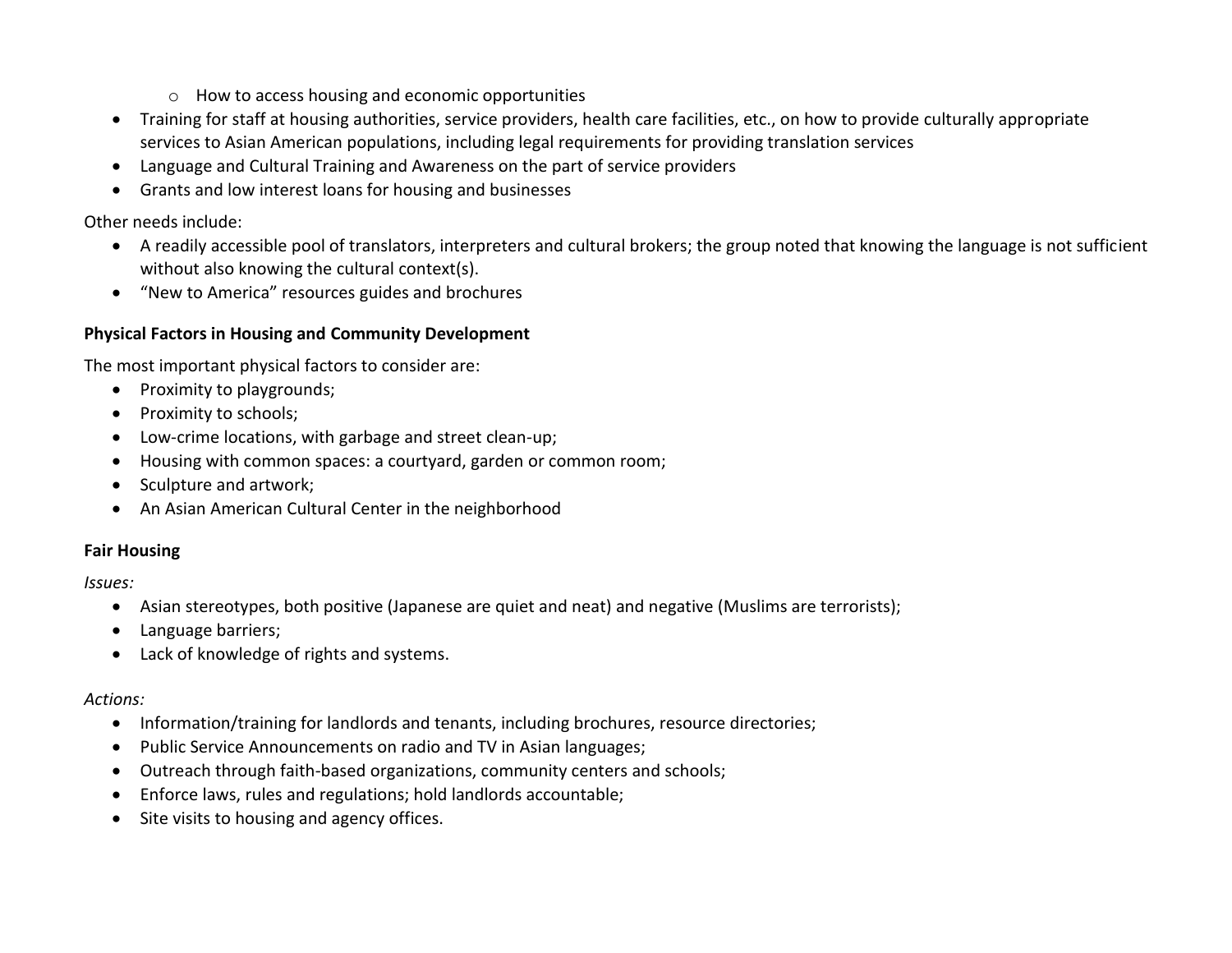#### **ASIAN AMERICAN FOCUS GROUP PARTICIPANTS**

| <b>Name</b>                 | Organization                                                     | <b>Title</b>                              | Email                      | <b>Phone</b>   |
|-----------------------------|------------------------------------------------------------------|-------------------------------------------|----------------------------|----------------|
| Nina Freer                  | <b>HELP-NM</b>                                                   | <b>VISTA</b>                              | nfreer@helpnm.com          | 505-766-4926   |
| <b>Rick Padilla Burton</b>  | <b>HELP-NM</b>                                                   | <b>Case Manager-Supportive</b><br>Housing | Rick@helpnm.com            |                |
| <b>Sherry Spitzer</b>       | NM Asian Family Center                                           | <b>Executive Director</b>                 | sherry@nmasianfamilycenter | 505-506-8278   |
|                             | Asian American Association of                                    |                                           |                            |                |
| Ligaya Lee White            | New Mexico, Federal Asian Pacific<br>American Council NM Chapter | <b>FAPAC Treasurer</b>                    | liguayawhite@comcast.net   | 505-459-8010   |
| <b>CITY REPRESENTATIVES</b> |                                                                  |                                           |                            |                |
| Juanita Lowe                | City of Albuquerque                                              | Program Specialist                        | jlowe@cabq.gov             | 505-768-2836   |
| Doug Chaplin                | ABQ Community Development<br><b>Division</b>                     | Manager                                   | dchaplin@cabq.gov          | (505) 768-2745 |
| Thea Guerin                 | ABQ Community Development<br><b>Division</b>                     | Program Specialist                        | tguerin@cabq.gov           | (505) 768-2758 |
|                             |                                                                  |                                           |                            |                |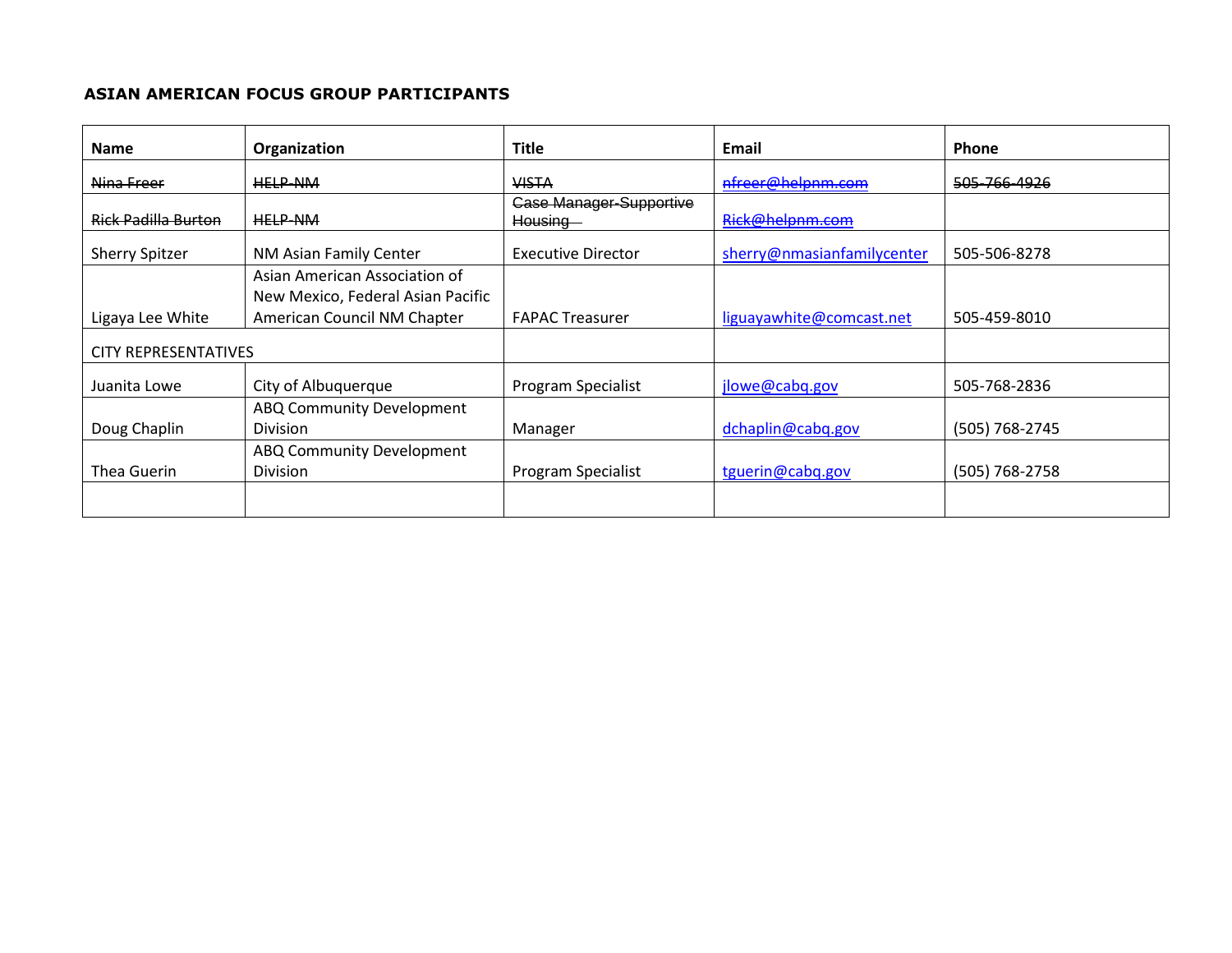

# **City of Albuquerque Five Year Consolidated Plan Focus Group on Immigrants**

**Wednesday, March 14, 2012 1:00-2:30 PM**

Four (4) representatives of organizations offering early childhood, family supportive services and health care to the immigrant community were in attendance.

#### **Populations in Need**

Two populations were identified as being most in need of services:

- Immigrants who lack documentation (4), including:
	- o Persons who lack legal immigration status;
	- $\circ$  Persons who are legally in the country, but lack other essential documentation, e.g., birth certificates, etc.
- Families (3), including:
	- o Large, multi-generational families;
	- $\circ$  Those families with children who are citizens, but whose parents may be at risk of deportation;
	- o Families whose members are separated.

Other populations in need of services are:

- Children and youth, including
	- o Children left behind when parents are deported;
	- o Children coming out of the juvenile justice system
- Single female heads of household;
- Persons with medical problems, who are eligible for care and benefits for a limited time, but are unable to work or gain citizenship, and heath care then becomes unaffordable;
- Persons with behavior health disabilities, who are not eligible for services unless they have proper documentation;
- Refugees, who are eligible for housing for 3-6 months;
- Those experiencing homelessness, who are likely to be without/lose necessary documentation for services;
- Seniors;
- Those with language barriers.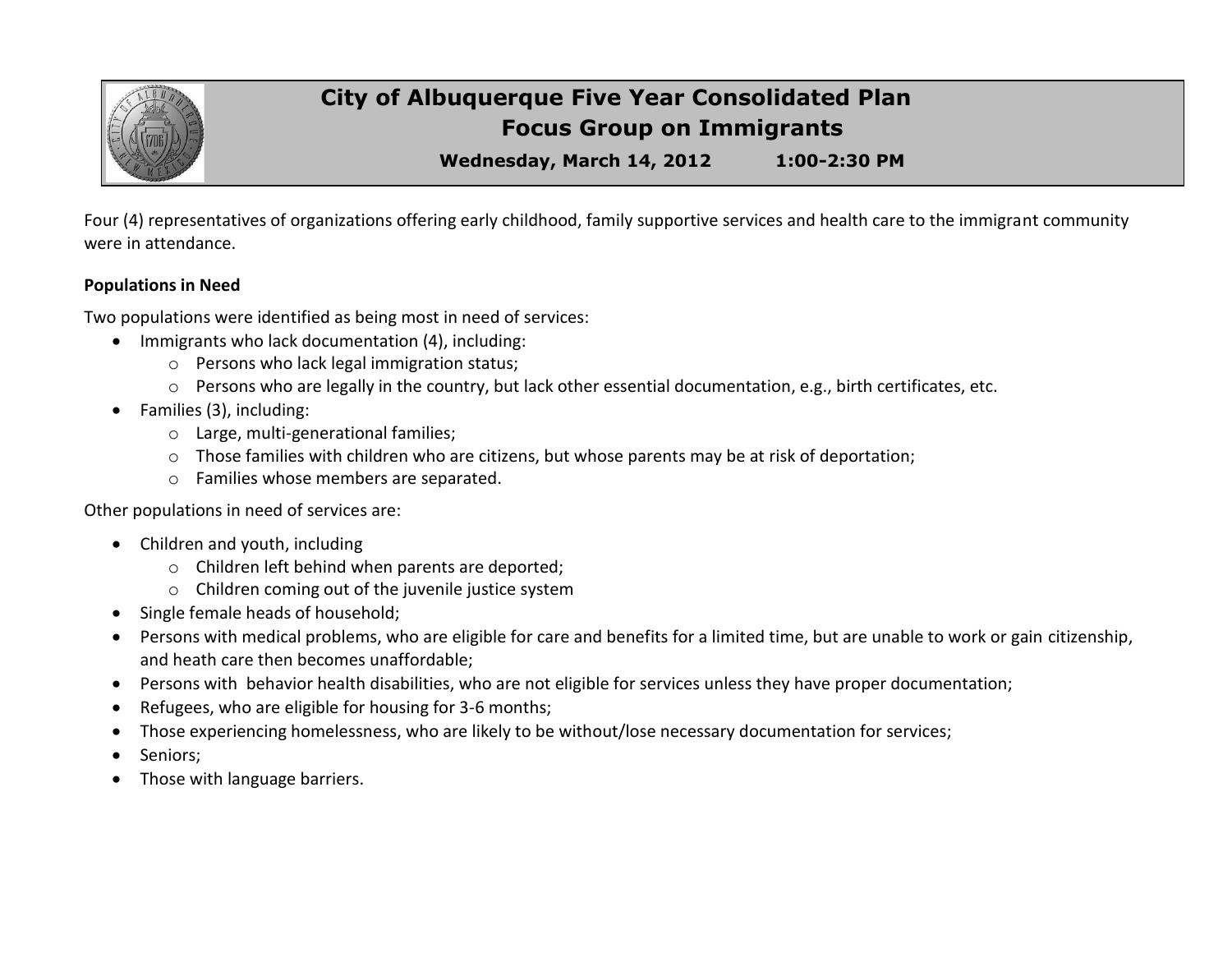#### **Service Needs**

Top priority service needs are:

- Educational opportunities for adults (4), including
	- o GED
	- o ESL
	- o Job skills
	- o Computer training
	- o Life skills
- Affordable health care and medications (3)
- Health and wellness skills and services (2), including
	- o Free health and wellness checks and consultations;
	- o Health and wellness education for healthy life styles;
	- o Nutritious food;
	- o Life skills
- Educational opportunities for children (2), including tutoring and afterschool program.

Other identified needs include:

- Assistance in obtaining citizenship;
- Access to interpretation/translation services;
- Cultural transition services;
- Domestic violence counseling for children and adults;
- Transportation, public and private (gas cards, repairs);
- Emergency cash assistance;
- Utilities assistance;
- Respite/hospice care for those with physical illnesses;
- **•** Transitional housing.

# **Physical Factors in Housing and Community Development**

The most important factors identified were:

- Walking distance to schools (3);
- On-site, quality child care (2);
- Walking distance to parks, playgrounds and green spaces (2).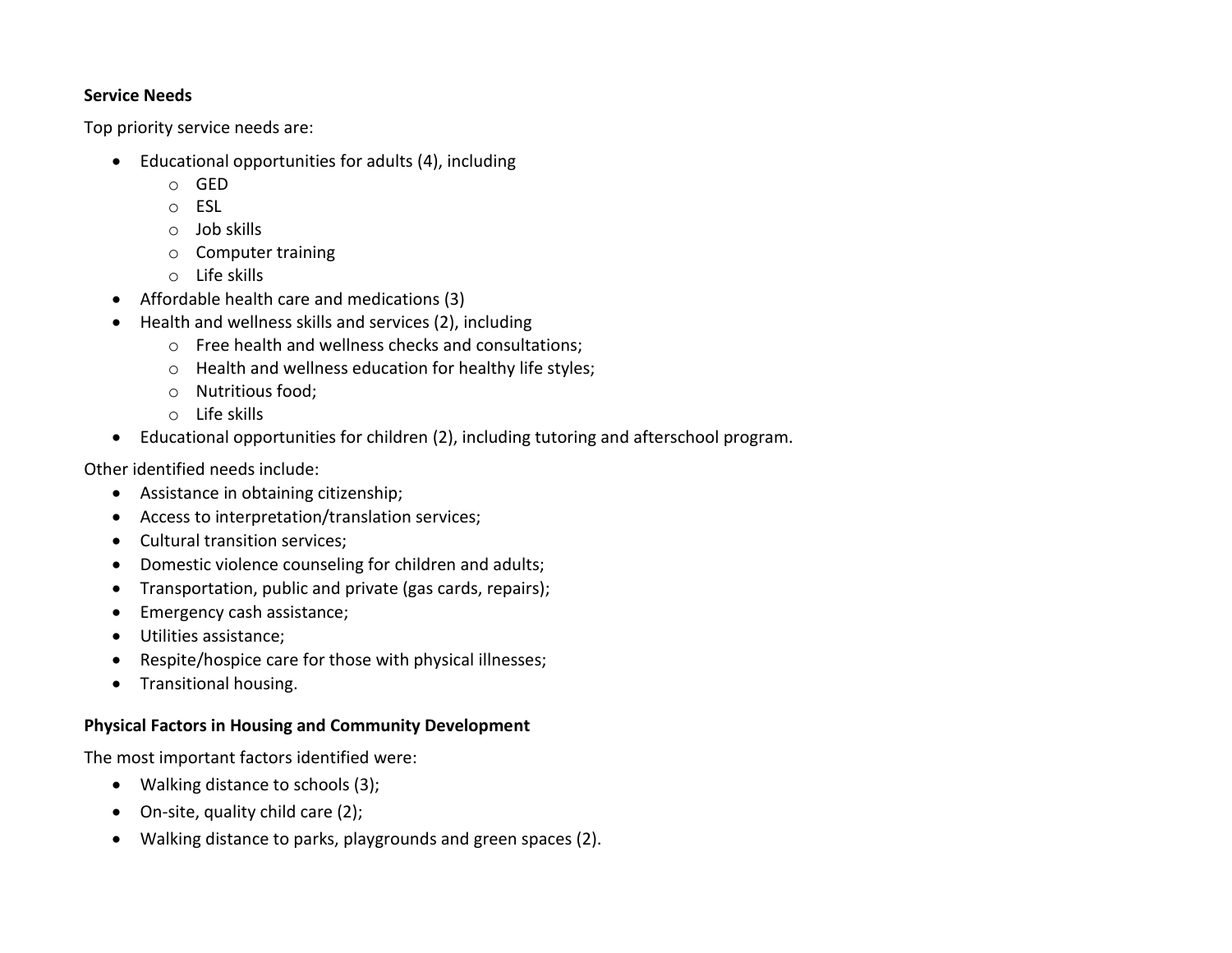Other factors include:

- Access to public transportation
- On-site multi-purpose community space with computers;
- On-site staff who are bilingual and culturally competent

Also:

- Safety: gated access and proximity to a police sub-station;
- Walking distance to grocery stores; community/recreation centers; churches/spiritual centers;
- Street lights/traffic lights at street crossings;
- More 3-bedroom units;
- On-site laundry;
- Kitchen for tenant use;
- Culturally-friendly architecture.

# **Fair Housing Actions:**

- Identify gate-keepers in the community to disseminate information about fair housing;
- Hold service-providers accountable for promoting fair housing.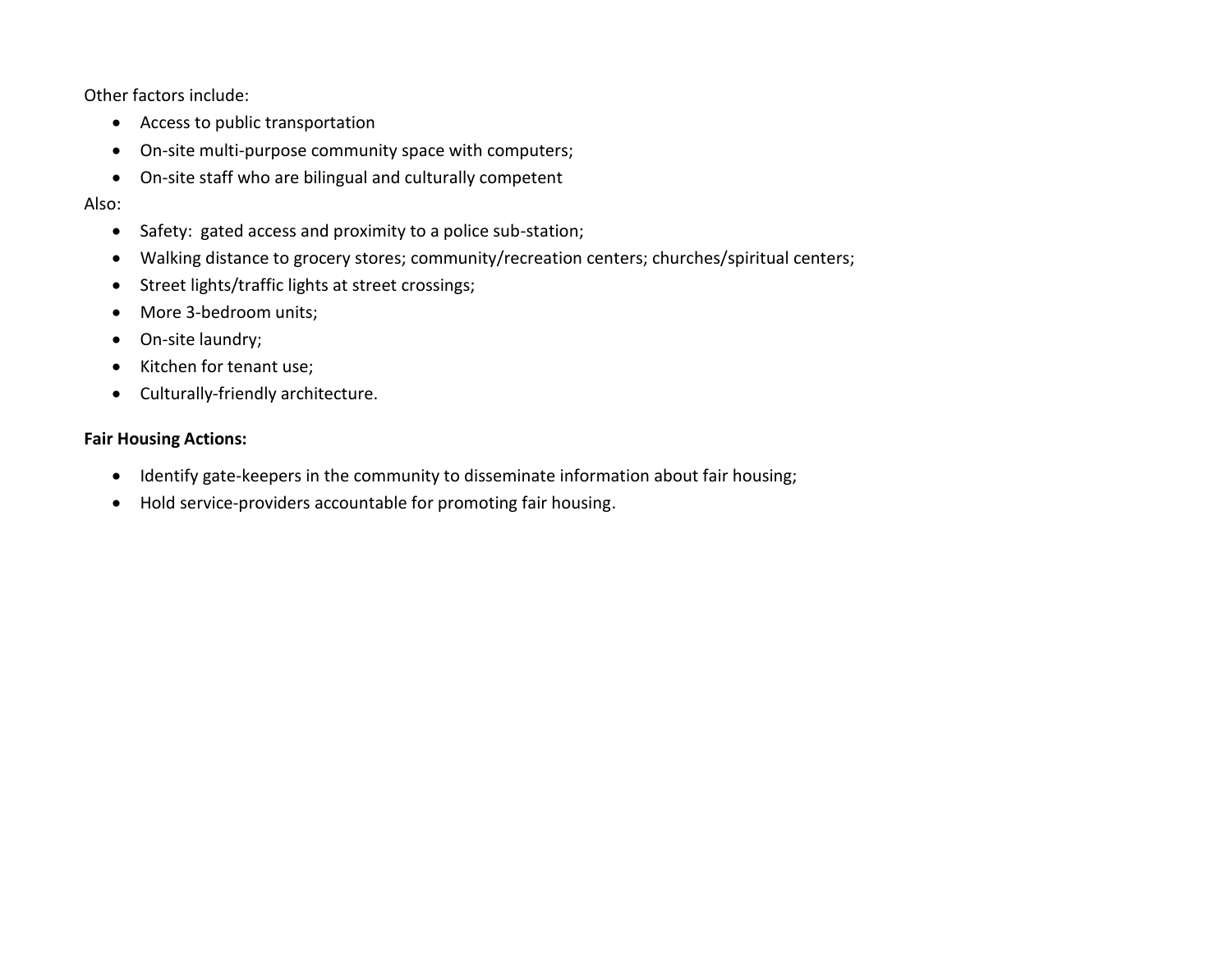#### **IMMIGRANT FOCUS GROUP PARTICIPANTS**

| <b>Name</b>                 | Organization                                 | <b>Title</b>                           | Email                         | <b>Phone</b>       |
|-----------------------------|----------------------------------------------|----------------------------------------|-------------------------------|--------------------|
| Claudia Medina              | Enlace Comunitario                           | <b>Executive Director</b>              | cmedina@enlacenm.org          | $(505)$ 246-8972   |
| Nina Freer                  | <b>HELP-NM</b>                               | <b>VISTA</b>                           | nfreer@helpnm.com             | 505-766-4926       |
| <b>Rick Padilla Burton</b>  | <b>HELP-NM</b>                               | <b>Case Manager-Supportive Housing</b> | Rick@helpnm.com               |                    |
| Jessica Molzen              | <b>NM AIDS Services</b>                      | <b>Executive Director</b>              | jmolzen@nmas.net              | 505-938-7120       |
| Ana Karen Arvizo            | Cuidando Los Niños                           | <b>Parent Education Coordinator</b>    | anakaren@clnkids.org          | 505-843-6899       |
| Claudia Benevides           | <b>PB&amp;J Family Services</b>              | Program Manager                        | claudia@pbjfamilyservices.org | (505) 877-7060     |
| Lisa Chavez                 | <b>UNM Hospital</b>                          | Social Worker                          | maechavez@salud.unm.edu       | 505-272-5816       |
| Gerald H. Sandoval          | <b>UNM Hospital</b>                          | <b>Care Management Services</b>        | ghsandoval@salud.unm.edu      | 505-272-5446       |
| Joanna Miller               | <b>YES Housing</b>                           | <b>VISTA</b>                           | servicecoordvista@gmail.com   | 505-206-6412       |
| <b>CITY REPRESENTATIVES</b> |                                              |                                        |                               |                    |
| Doug Chaplin                | <b>ABQ Community</b><br>Development Division | Manager                                | dchaplin@cabq.gov             | (505) 768-2745     |
| <b>Thea Guerin</b>          | <b>ABQ Community</b><br>Development Division | Program Specialist                     | tguerin@cabq.gov              | $(505) 768 - 2758$ |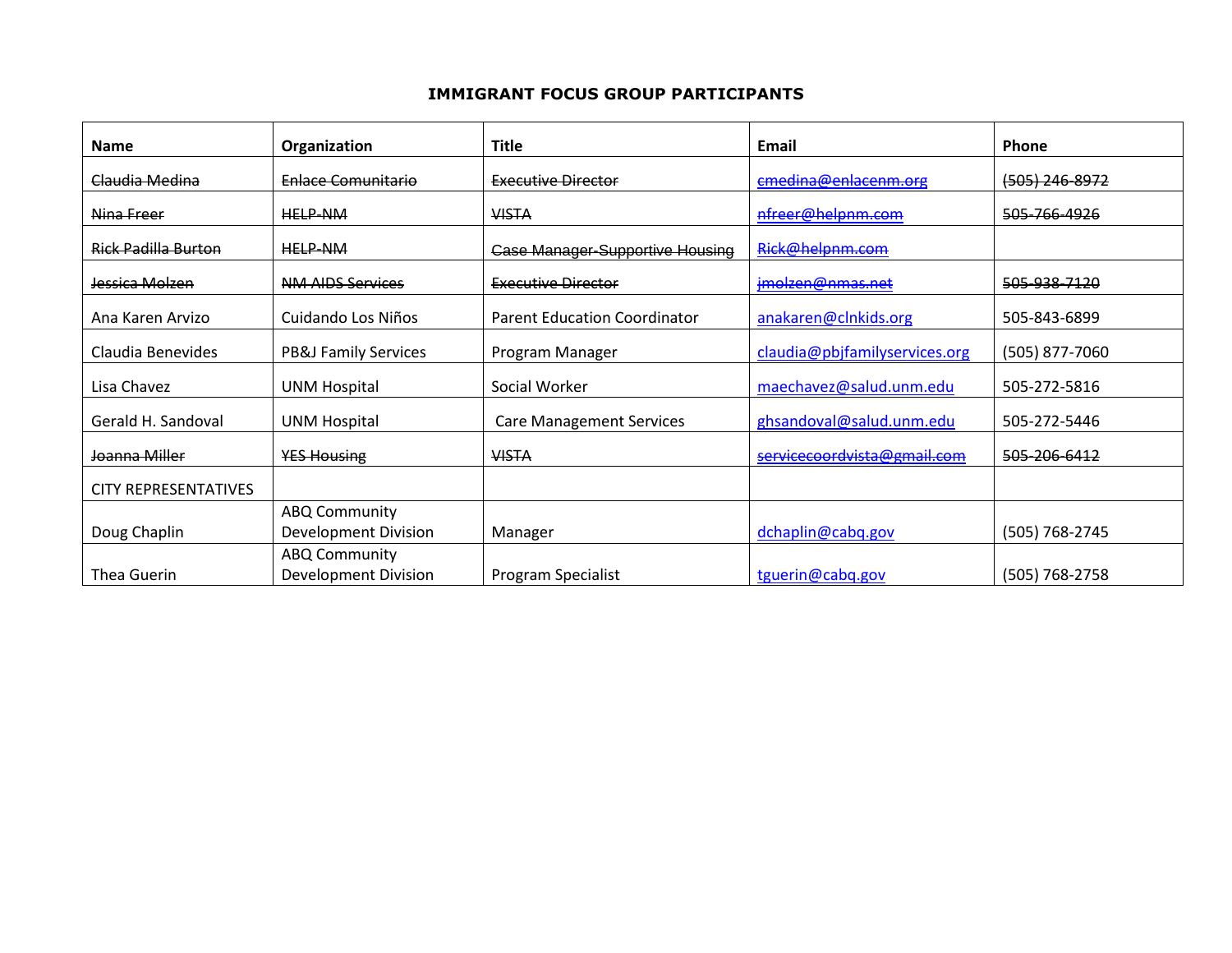

# **City of Albuquerque Five Year Consolidated Plan Focus Group on Veterans**

**Wednesday, March 14, 2012 5:30-7:00 PM**

Three (3) participants represented government and private sector organizations providing housing and supportive services for veterans, as well as a representative of the local area United Way.

#### **Populations in Need**

The population most in need of services was identified as *families with children*, headed by the *most recent veterans* from military operations in Iraq and Afghanistan. In particular, there is a need for housing and services that *keep all members of the family together*, rather than forcing family members apart because of program restrictions around sex and age.

Many of these more recent veterans were members of National Guard Units who had jobs before they were deployed, but are finding themselves unable to return to and/or keep these jobs because of service-related physical and behavioral health disabilities. When they do find employment, the types of jobs and wages/benefits provide a lower standard of living than pre-deployment jobs.

Other populations in need:

- Veterans with behavioral health disabilities, including substance abuse, PTSD, and trauma, including sexual trauma experienced by both male and female veterans; 80-90% of veterans have experienced trauma either before or during their military service.
- Veterans with physical disabilities, including loss of limbs and head injuries.
- Veterans involved in the justice system; attempts are underway to establish a Veterans Court, to deal with veterans facing less serious legal charges, e.g., DUI/DWI, substance abuse, less serious domestic violence.
- Older veterans, who are experiencing increasing health problems, or who are in transition from independent living to retirement or assisted living.

#### **Service Needs**

The most important needs to be addressed are:

- *Life skills and self-care*, including financial management, shopping and cooking for good nutrition, and parenting skills;
- *Socialization skills*, opportunities, encouragement and support to counter isolation and boredom, in particular intergenerational activities that all members of the family can participate in to promote health and social engagement.
- Transportation, public and private
- Furnishing and household goods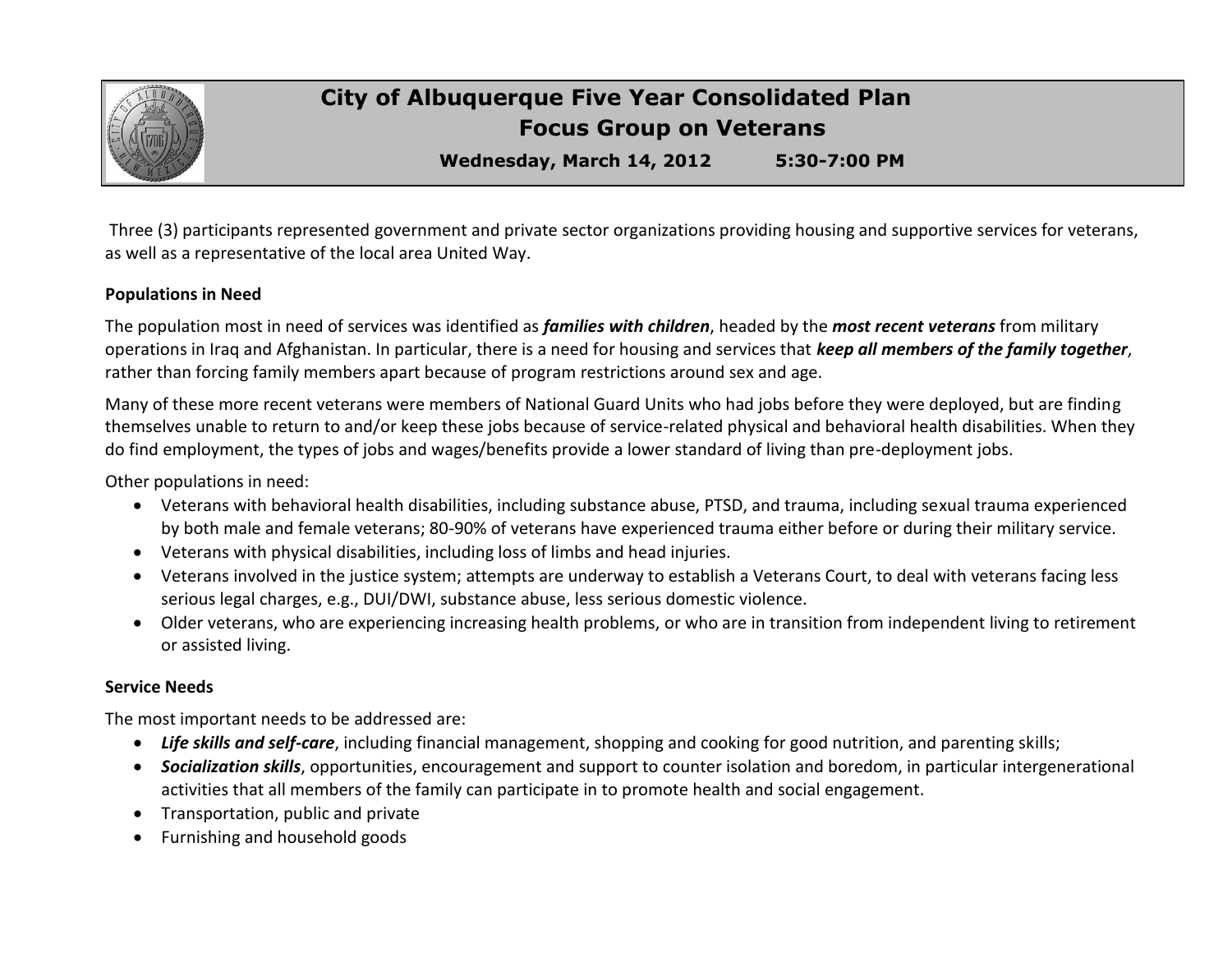Other needs noted include:

- Child development, education and socialization;
- Domestic Violence counseling
- **•** Dental services
- A Resources Website

# **Physical Factors for Housing/Community**

The most important factors to consider in housing and community development are:

- Two to three bedroom units to accommodate families;
- Community or activities room or courtyard;
- On-site services and activities coordinator.

Other factors include:

- Proximity to VA services;
- ADA- compliant;
- Proximity to public transportation or access to van service;
- Child safe and friendly environment, with gated access, colorful and child-friendly décor;
- Pet friendly:
- Walking distance to parks and recreation centers;
- Nature elements, including community gardens;
- Good management, with clarity in rules and consistency in enforcement;
- Good maintenance.

# **Fair Housing**

*Issues:* Although discrimination against protected classes appears to be relatively rare among this service population, veterans with behavioral health or substance abuse issues, judicial involvement or legal problems, or those with prior histories of evictions encounter challenges in finding and maintaining suitable housing. There is some question as to whether veterans are knowledgeable about fair housing laws and resources

# *Actions:*

Effective case management is seen as key. This includes identifying and developing working relationships with landlords who will work with the agency to provide a supportive structure for veterans who are reintegrating into the community.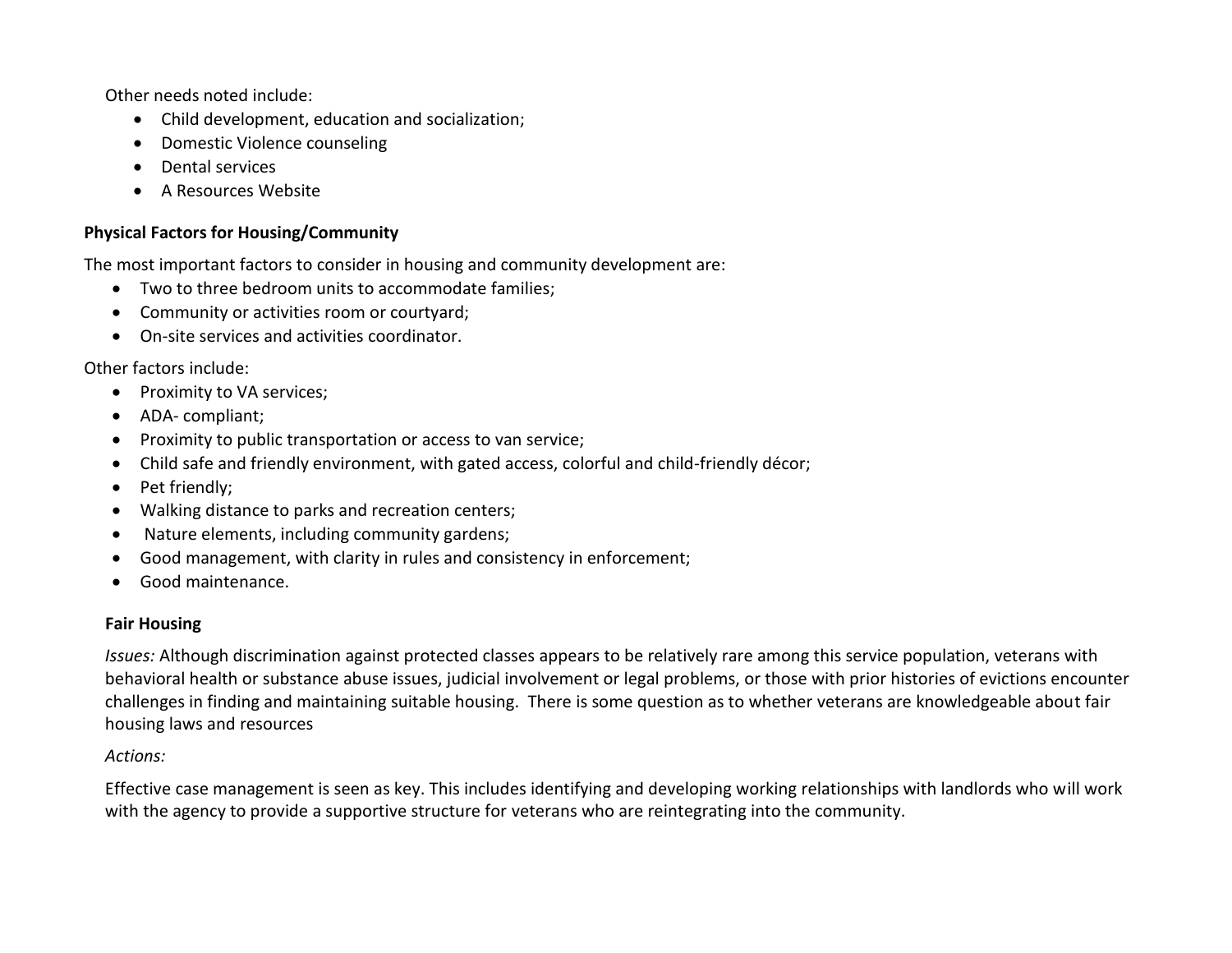"Thoughtful" education of tenants and landlords on veteran issues, including PTSD, and on available resources could be supported by a website providing information on land-lord tenant relations and other related issues.

### **VETERANS FOCUS GROUP PARTICIPANTS**

| <b>Name</b>                 | Organization                   | <b>Title</b>                      | Email                           | Phone              |
|-----------------------------|--------------------------------|-----------------------------------|---------------------------------|--------------------|
| Nina Freer                  | <b>HELP-NM</b>                 | <b>VISTA</b>                      | nfreer@helpnm.com               | 505-766-4926       |
| <b>Rick Padilla Burton</b>  | <b>HELP-NM</b>                 | Case Manager-Supportive Housing   | Rick@helpnm.com                 |                    |
|                             | <b>Supportive Housing</b>      |                                   |                                 |                    |
| David Klimut                | <b>Coalition of New Mexico</b> | Executive Director                | dklimut@thehousingcoalition.org | 505-255-3643 x 102 |
| Josefa Bethea Wall          | United Way of Central NM       | <b>Community Funds Grants Mgr</b> | Josefa-betheawall@uwcnm.org     | 505-247-3621       |
| David Sena                  | <b>Veterans Administration</b> |                                   | David.Sena@va.gov               |                    |
| Andrea Nash                 | YWCA - Henderson House         | VP & COO                          | $anash@ywca-nm.org$             | (505) 254-9922     |
| <b>CITY REPRESENTATIVES</b> |                                |                                   |                                 |                    |
|                             | ABQ Child and Family           |                                   |                                 |                    |
| Amanda Lujan                | Services Dept.                 | Program Specialist                | amandalujan@cabq.gov            | 505-768-2913       |
|                             | <b>ABQ Community</b>           |                                   |                                 |                    |
| Thea Guerin                 | <b>Development Division</b>    | <b>Program Specialist</b>         | tguerin@cabq.gov                | (505) 768-2758     |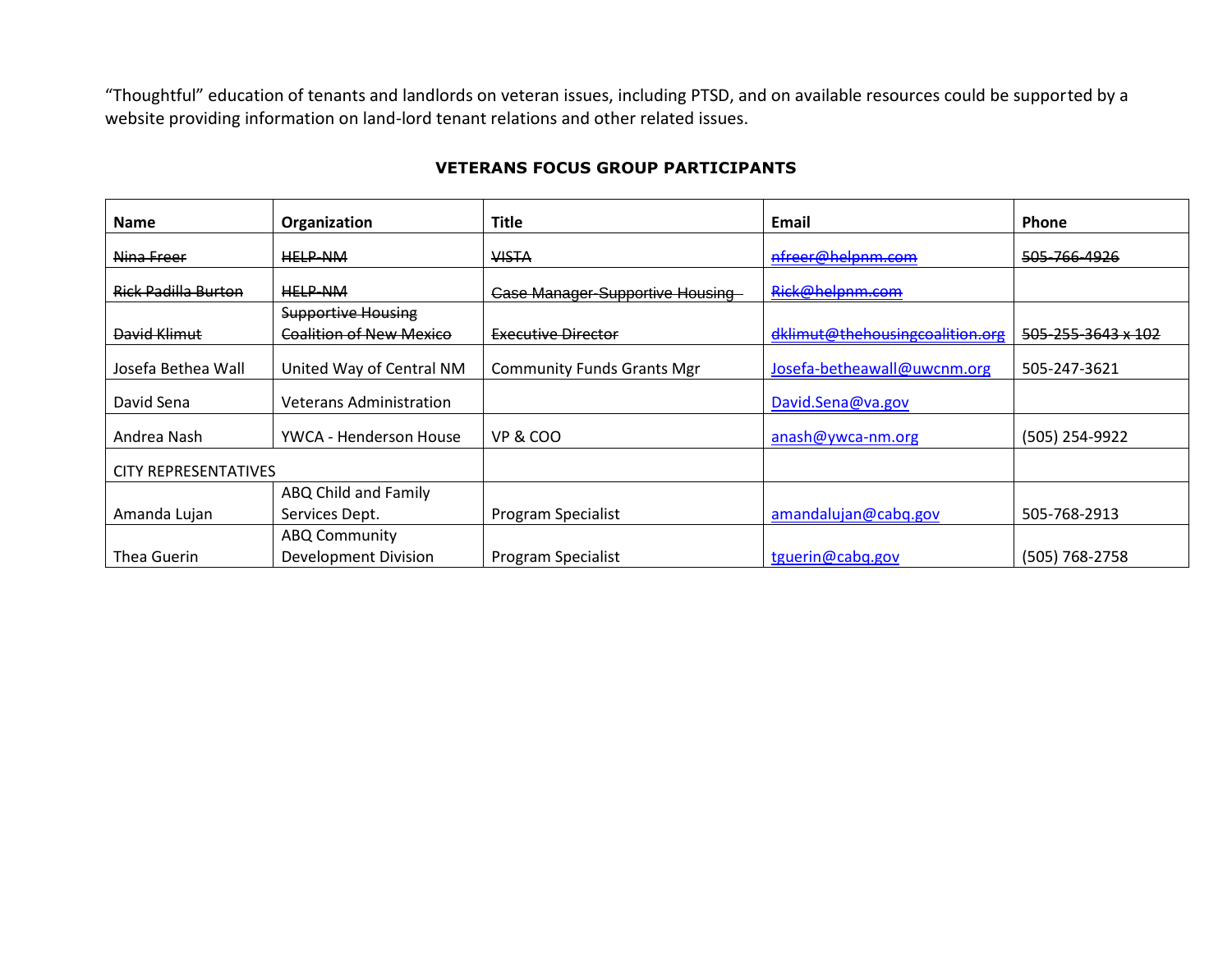

# **City of Albuquerque Five Year Consolidated Plan Focus Group on Children, Youth and Families**

**Thursday, March 15, 2012 9:30-11:00 AM**

Thirteen (13) persons representing child and family service providers, advocacy organizations, and funding agencies participated in the Focus Group on children, youth and families.

### **Populations in Need**

Highest priority was assigned to the following groups:

- Homeless families with children (6);
- Families with children whose caregivers/parents have physical or behavioral health disabilities, including chronic illnesses (e.g., AIDS) and substance abuse issues (6);
- Working poor families (5);
- Young children up to 6 years old (5);
- Homeless youth, including those transitioning out of foster care or juvenile justice systems (5);
- Immigrant families, particularly those in danger of deportation (4).

Other populations in need include:

- Parents/caregivers with arrest/conviction records;
- Single parent headed households;
- Unemployed veterans who are parents/caretakers;
- Domestic violence victims;
- Families living in motels;
- Senior caretakers, e.g., grandparents raising grandchildren.

# **Service Needs**

Considerable support (10 votes) was voiced for a

- Rapid re-housing program, with a particular focus on larger families, that would include:
	- o Motel vouchers;
	- o Temporary housing for larger families;
	- o Negotiations with landlords to encourage renting to families.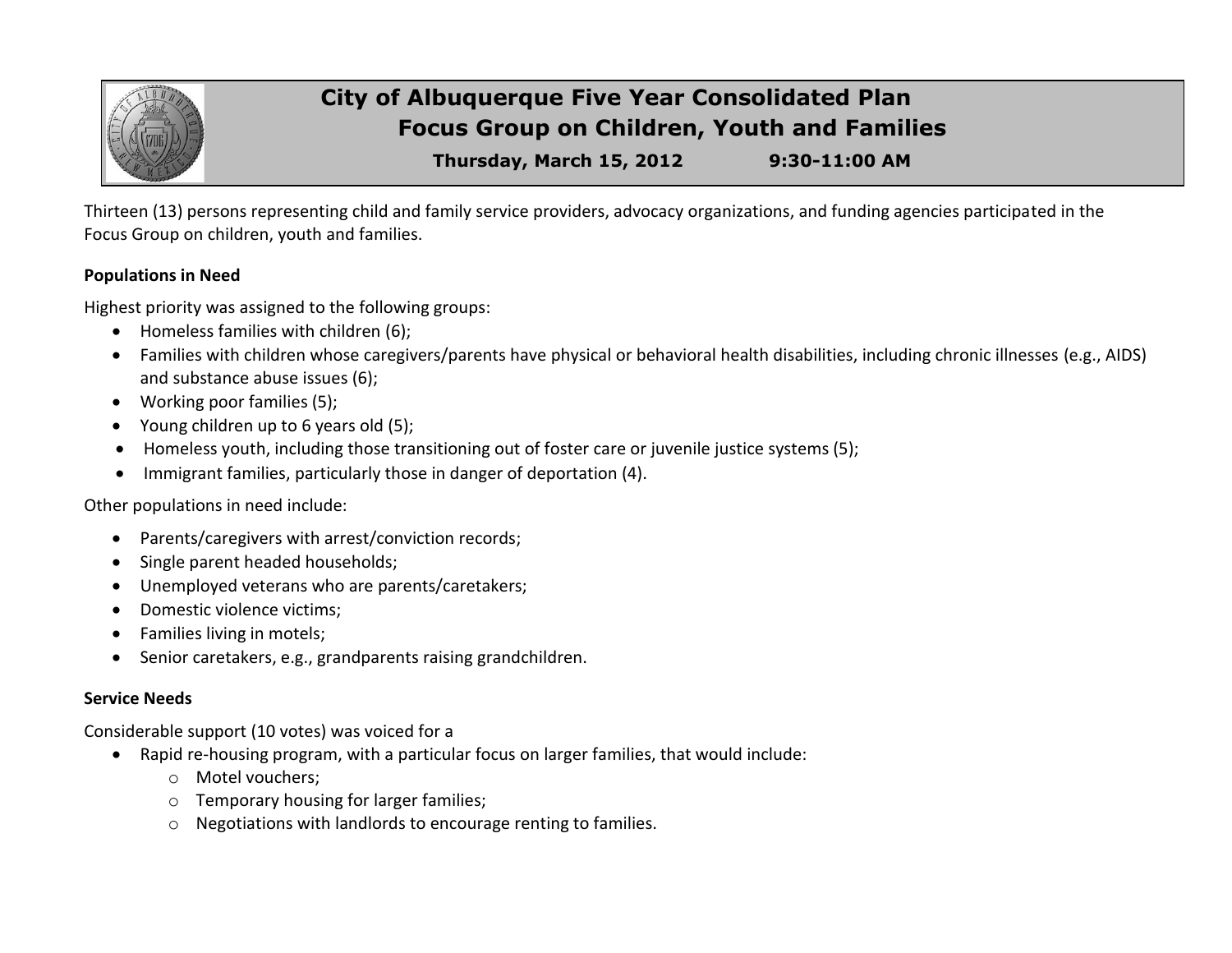Other high priority service needs include:

- $\bullet$  Free child care with flexible hours (6);
- Permanent supportive housing for families (5);
- Eviction prevention and help with move-in assistance (4)
- Public transportation and assistance for car repairs (4)
- Case management services (3);
- Job training and placement, particularly for ex-felons (2);
- Family physical and behavioral health care (2);
- Emergency food assistance and food pantries, especially for the hotel population (1);
- Legal knowledge and access to legal services (e.g., for youth emancipation) (1),
- Outreach and assistance in obtaining public benefits, e.g., through SOAR (1).

# **Physical Factors for Housing and Community Development:**

The most important desirables identified are:

- More 3-bedroom units (6);
- On-site child care (5);
- Proximity to schools, grocery stores, bus stops (5);

Other desirables include:

- A family-friendly shelter (4).
- $\bullet$  Energy efficiency (3);
- On-site playground/courtyard (2);
- On-site garden, with access to water (2)
- A multipurpose recreation/activities room, with access to wireless computers and phones (2)
- Universal design/ADA accessible (1)
- Generous common kitchen, accessible to residents (1);
- Safety and security;
- Pet-friendly/dog-park;
- Curb appeal;
- Walking trails;
- Mixed income units;
- Community advisory.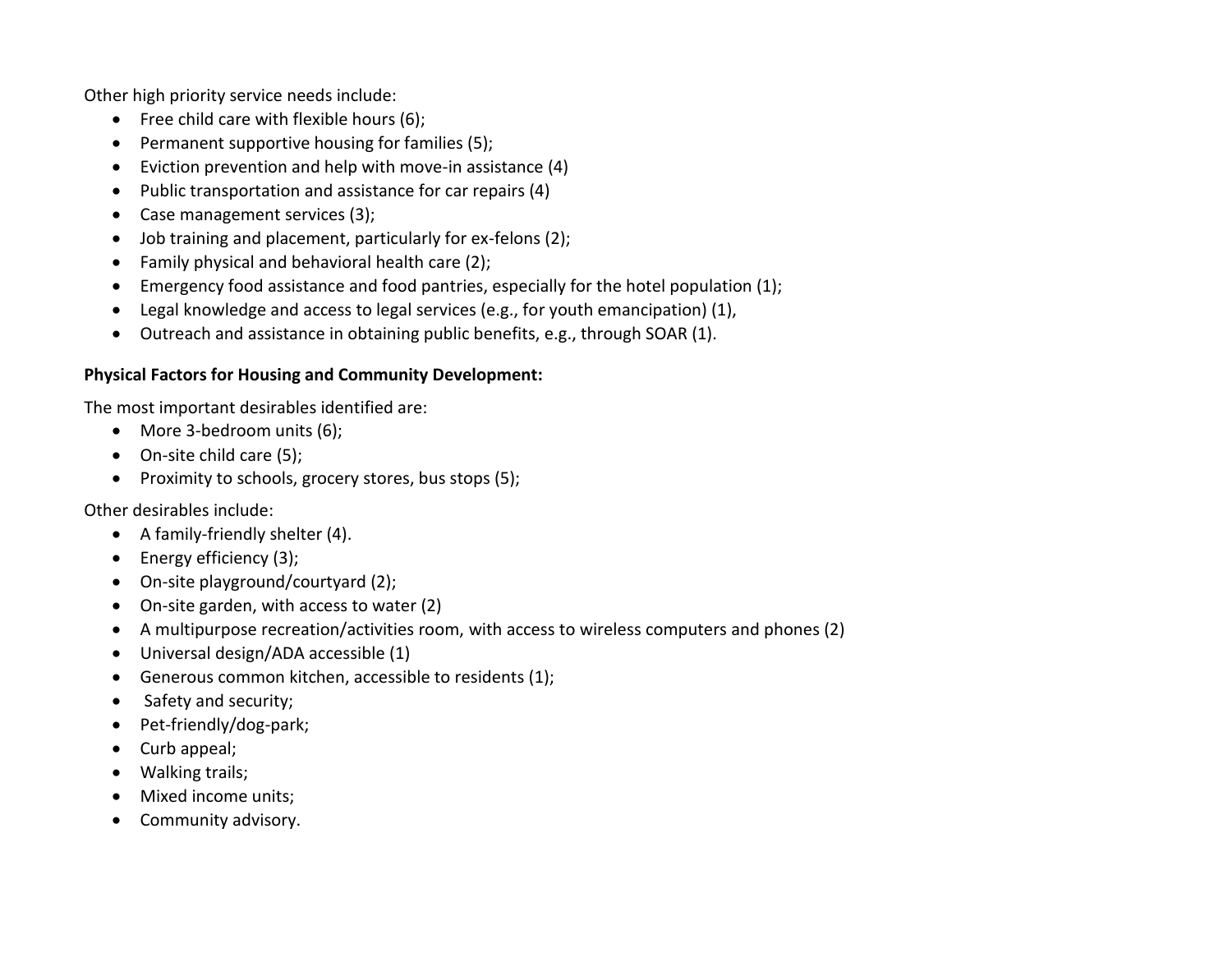#### **Fair Housing**

Those experiencing barriers to housing include:

- Youth;
- Larger families;
- LGBT persons;
- Minority felons (disparate treatment);
- Those with histories of evictions or bad credit.

Actions:

- More flexibility on background checks, including a reasonable appeals process;
- Meaningful and timely enforcement of fair housing laws;
- Review of policies that that may discourage landlords from renting to populations in need, including the City's nuisance abatement and crime free properties programs;
- Advocacy by case managers;
- On-going, regularly scheduled trainings

For:

- o Residents, especially new tenants;
- o Property managers and staff;
- o Advocates and service staff.

On:

- o Credit;
- o Predatory lending;
- o Landlord-Tenant responsibilities.

Provided by:

- o City Fair Housing Office;
- o Legal Aid;
- o HUD;
- o Private banks (e.g., Bank of America)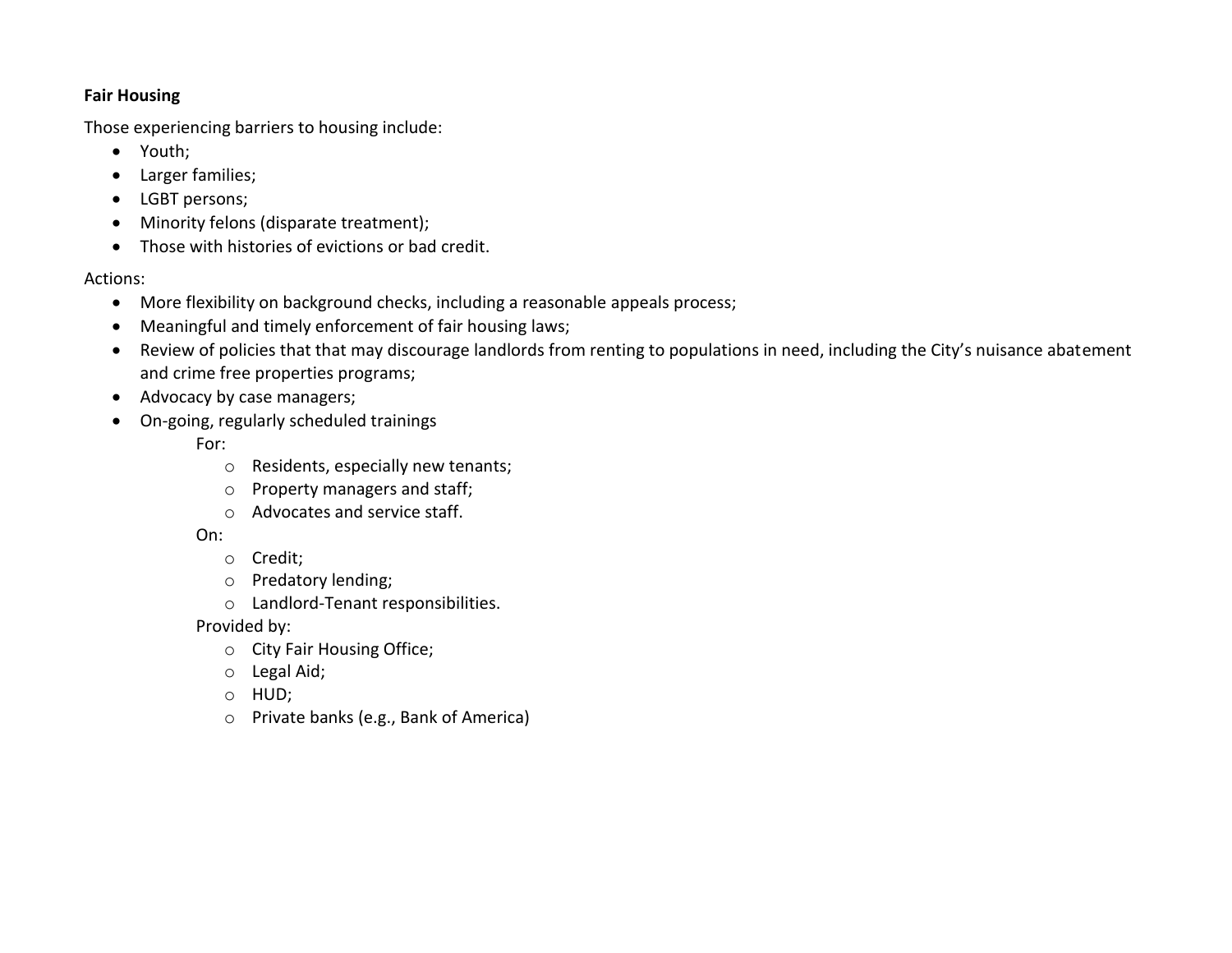### **CHILDREN, YOUTH AND FAMILIES FOCUS GROUP PARTICIPANTS**

| <b>Name</b>                 | Organization                                     | <b>Title</b>                       | <b>Email</b>                   | Phone            |
|-----------------------------|--------------------------------------------------|------------------------------------|--------------------------------|------------------|
| <b>Kim Powers</b>           | <b>Barrett Foundation</b>                        | <b>Case Manager</b>                | kpowers@barrettfoundation.org  | $(505)$ 246-0944 |
| Rosa Jennings               | Big Brothers Big Sisters of Central<br><b>NM</b> | Chief Program Officer              | Rosa.Jennings@bbbs-cnm.org     | 505.837.9223     |
| <b>Andy Najar</b>           | <b>Catholic Charities</b>                        |                                    | najara@ccasfnm.org             |                  |
| Angela Merkert              | Cuidando Los Niños                               | <b>Executive Director</b>          | angelam@clnkids.org            | 505-843-6899     |
| Louis Kolker                | <b>Greater ABQ Housing Partnership</b>           | <b>Executive Director</b>          | abggahp@msn.com                | 505-244-1614     |
| Nina Freer                  | HELP-NM                                          | <b>VISTA</b>                       | nfreer@helpnm.com              | 505-766-4926     |
| <b>Rick Padilla Burton</b>  | HELP-NM                                          | Case Manager-Supportive Housing    | Rick@helpnm.com                |                  |
| Lisa Huval                  | NM Coalition to End Homelessness                 | <b>Policy Director</b>             | Lisa-H@nmceh.org               | (505) 217-9570   |
| Krista Kelley               | NM Collaboration Against Hunger                  | <b>Executive Director</b>          | kkelley@endnmhunger.org        |                  |
| Judy Baca                   | NM Dept. of Health                               | <b>Health Promotion Specialist</b> | judy.baca@state.nm.us          | $(505)$ 332-4850 |
| <b>Yvette Bell</b>          | NM Office of African American<br><b>Affairs</b>  | <b>Executive Director</b>          | yvette.kaufmanbell@state.nm.us |                  |
| <b>Richard Chavez</b>       | OptumHealth NM                                   | Director of Housing & Employment   | richard.g.chavez@optum.com     | (505) 428-6592   |
| Alicia Carter               | Partnership in Parenting                         | Director of Housing & Employment   | acarter@mchforhope.org         | 505-818-9044     |
| Dina Maayan                 | <b>PB&amp;J Family Services</b>                  | Development Director/Counselor     | dina@pbjfamilyservices.org     | (505) 877-7060   |
| Karen Navarro               | St. Martins Hospitality Center                   | <b>Client Advocate</b>             | knavarro411@yahoo.com          | (505) 463-0872   |
| Josefa Bethea Wall          | United Way of Central NM                         | <b>Community Funds Grants Mgr</b>  | Josefa.betheawall@uwcnm.org    | 505-247-3671     |
| Clarissa Nault              | <b>YDI Head Start</b>                            | <b>Center Specialist</b>           | cnault@ydinm.org               | 505-232-0086     |
| <b>CITY REPRESENTATIVES</b> |                                                  |                                    |                                |                  |
| Agripina Neubauer           | City of Albuquerque                              | Program Specialist                 | aneubauer@cabq.org             | 505-768-2781     |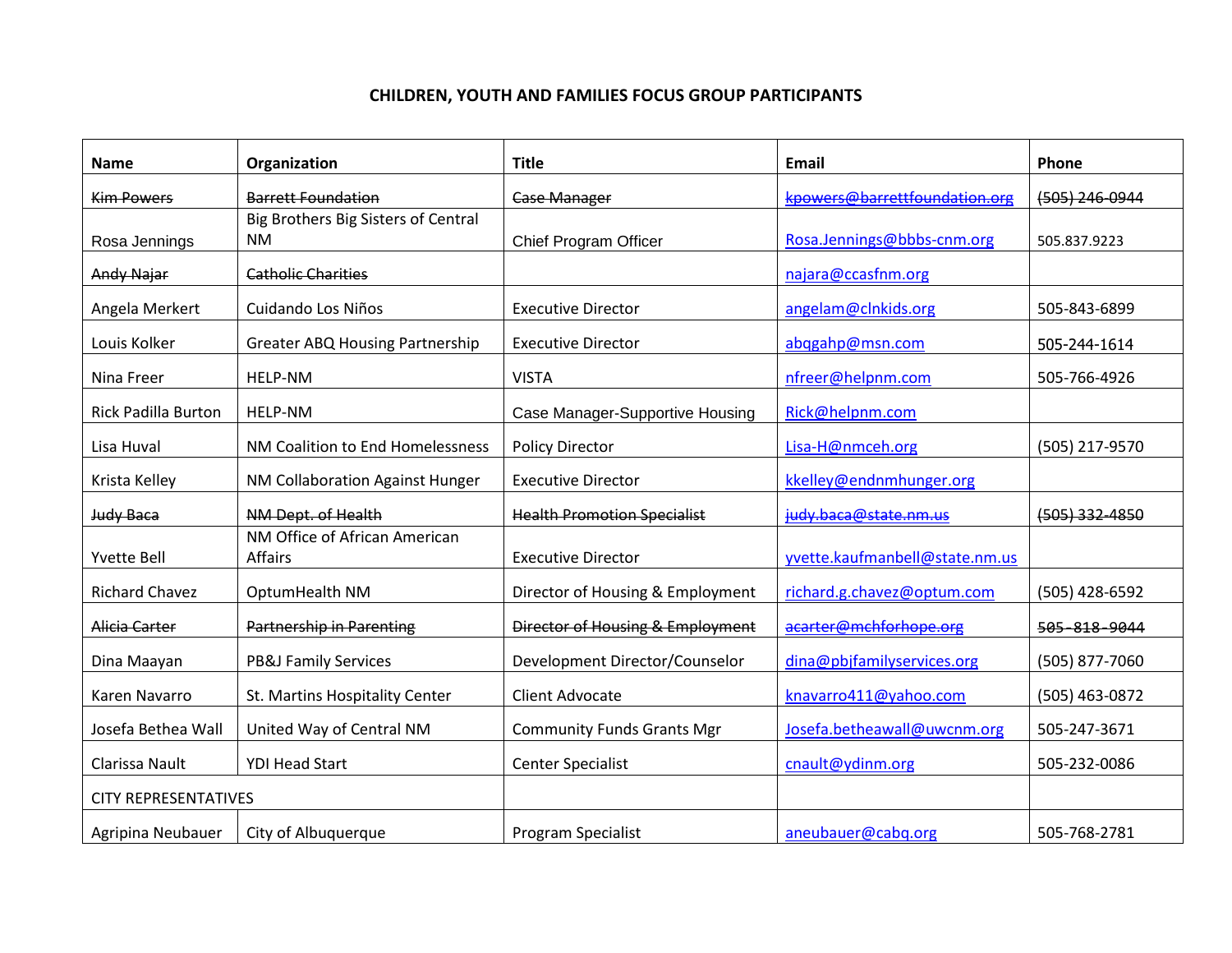|                    | ABQ Community Development       |                    |                   |                |
|--------------------|---------------------------------|--------------------|-------------------|----------------|
| Doug Chaplin       | Division                        | Manager            | dchaplin@cabq.gov | (505) 768-2745 |
|                    | ABQ Community Development       |                    |                   |                |
| Thea Guerin        | Division                        | Program Specialist | tguerin@cabq.gov  | (505) 768-2758 |
|                    | ABQ Family & Community Services |                    |                   |                |
| Judith Kaiper      | Dept.                           | Program Specialist | jkaiper@cabq.gov  | 505-768-2873   |
|                    | ABQ Family & Community Services |                    |                   |                |
| Robin Dozier Otten | Dept.                           | Director           | rdotten@cabq.gov  | (505) 768-2860 |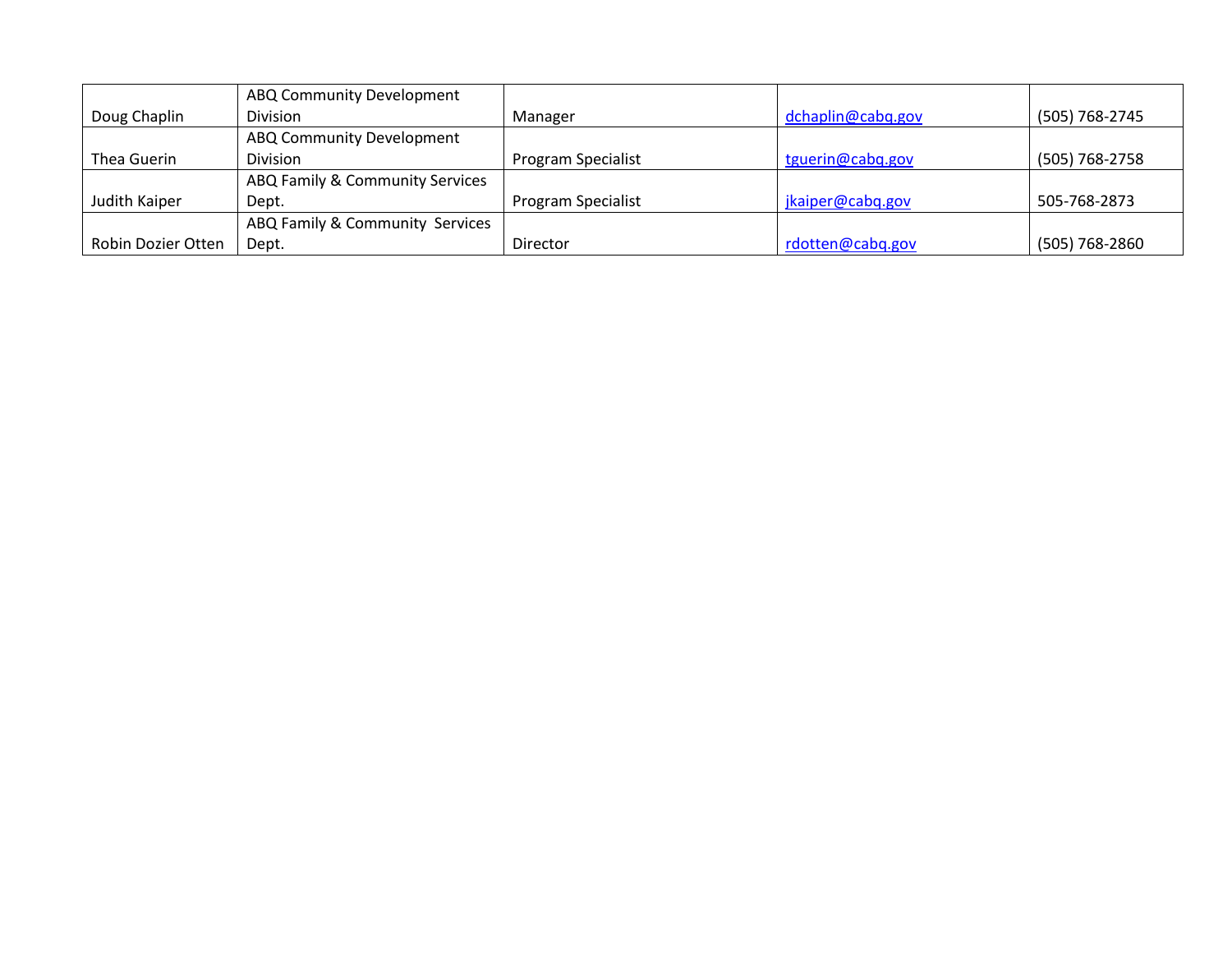

# **City of Albuquerque Five Year Consolidated Plan Focus Group on African-Americans**

**Thursday, March 15, 2012 1:00-2:30 PM**

Fourteen (14) participants in the African American Focus group represented housing development, health, legal services, social services and employment agencies, cultural and advocacy organizations, local faith-based organizations, and the local area United Way.

## **Populations in Need**

The highest priority for populations in need was accorded to:

- Persons transitioning from incarceration (6);
- $\bullet$  Intergenerational often large families (5);
- $\bullet$  Elders (4);
- Persons with behavioral health disabilities or substance abuse issues (4) .

Other populations in need include:

- Persons who are homeless (3);
- Youth, including
	- o Youth transitioning from the juvenile justice system (3);
	- o Youth transitioning from foster care (2);
- Working poor (2);
- $\bullet$  Veterans (1);
- Single-parent households (1);
- Young children (1);
- **•** Persons with physical disabilities  $(1)$ ;
- Persons who have lost homes through foreclosure (1).

# **Service Needs**

The most important needs identified were:

- Financial literacy (8);
- Life skills (6), including
	- o Parenting education;
	- o Knowledge about and ability to access needed resources;
- Information and assistance to first-time home-buyers, including HUD programs and low-interest loans (5);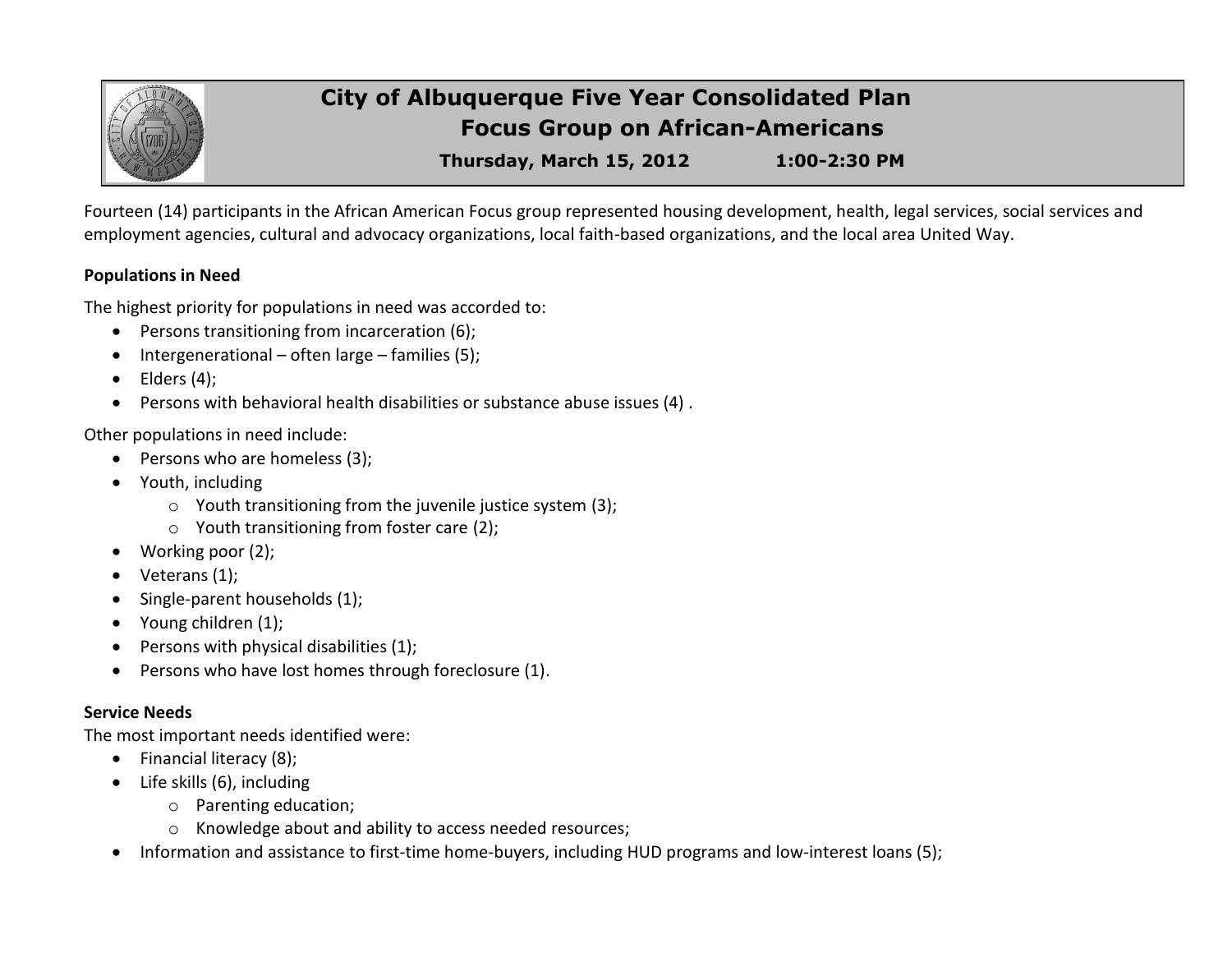- A "second chance" program for those transitioning out of incarceration (5), that includes:
	- o Counseling
	- o Networking and connections
	- o Substance abuse treatment
- Assistance to elders (5) in accessing:
	- o Health care;
	- o Housing
	- o Food
	- o Home repairs
	- o Taxes
	- o Respite care
	- o Advocacy
	- o Protection

In addition, participants asked for:

- Culturally sensitive outreach to the African American community to identify, support and disseminate information about current, effective programs for African American Albuquerqueans (3);
- Training for landlords (2) on fair housing laws, what constitutes "profiling," and how to help support tenants with special needs or issues, such as domestic violence;
- More flexible policies pertaining to background checks, "crime free" neighborhoods, etc. (1)
- More vouchers for residents in motels, transitional and permanent housing (1)

# **Physical Factors in Housing and Community Development**

The most important factor identified in building desirable housing and community was

• Proximity to desired goods and services (10).

There was a strong preference expressed for:

- Renovating existing properties in the neighborhoods (7);
- Scattered-site housing options (5);
- $\bullet$  Single family homes (4);
- Low density, larger plot sizes (3);
- $\bullet$  Street lights (2);
- $\bullet$  Porches (2);
- $\bullet$  Back yards (2);
- More generous living spaces (2);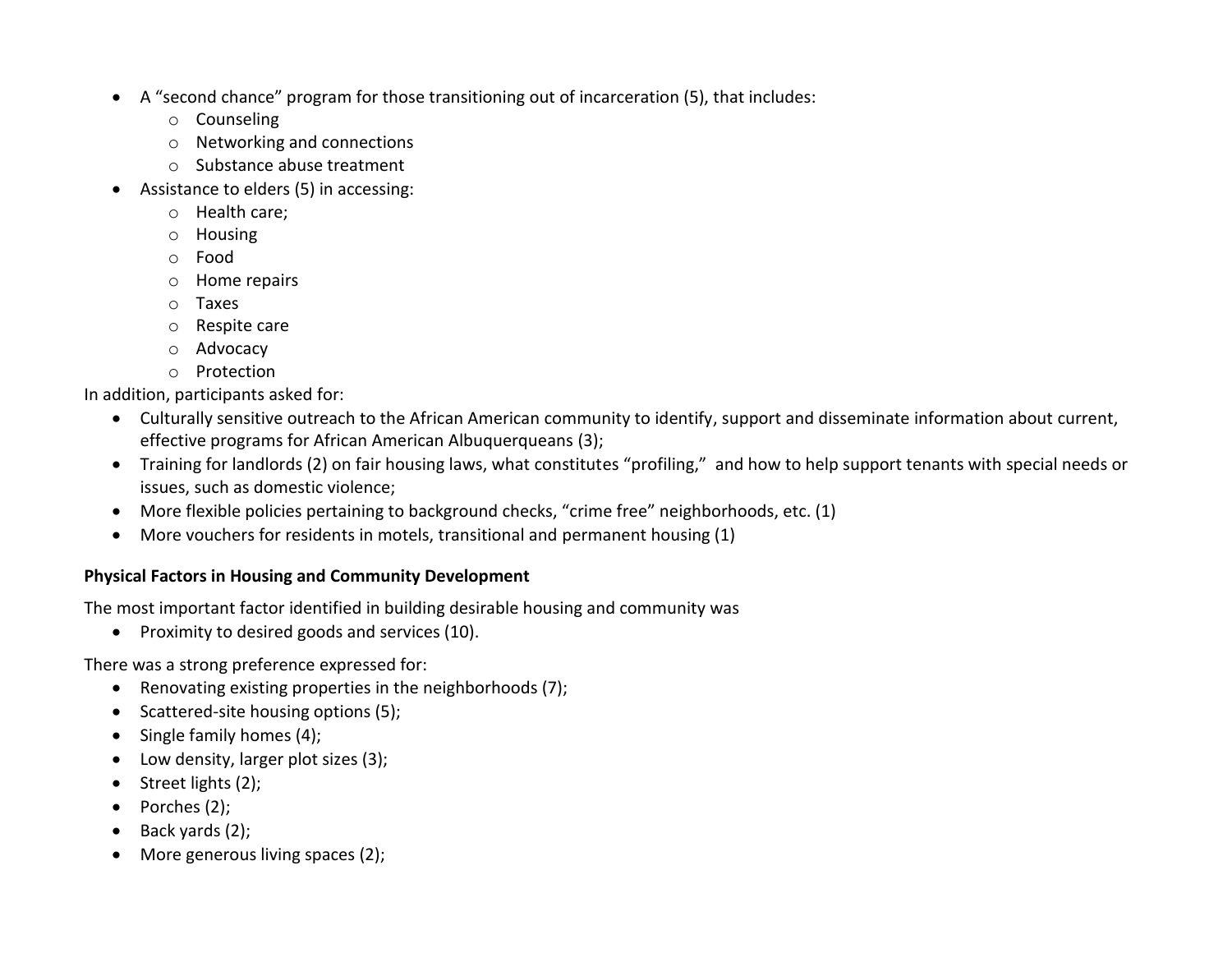• Street lighting (2).

#### **Fair Housing**

*Issues:*

- Redlining;
- Steering, including subtle steering, e.g., by unit within buildings;
- Additional and unadvertised requirements imposed to discourage renters;
- Differential treatment of formerly incarcerated African Americans.

# *Actions:*

- Full, public and readily accessible disclosure of all costs and conditions of housing;
- More testing (Protection and Advocacy);
- Stricter enforcement and prosecution;
- Restore the function of the City's Human Rights Office;
- Build capacity of community-based organizations to serve as trustworthy sources of information and advice regarding fair housing.